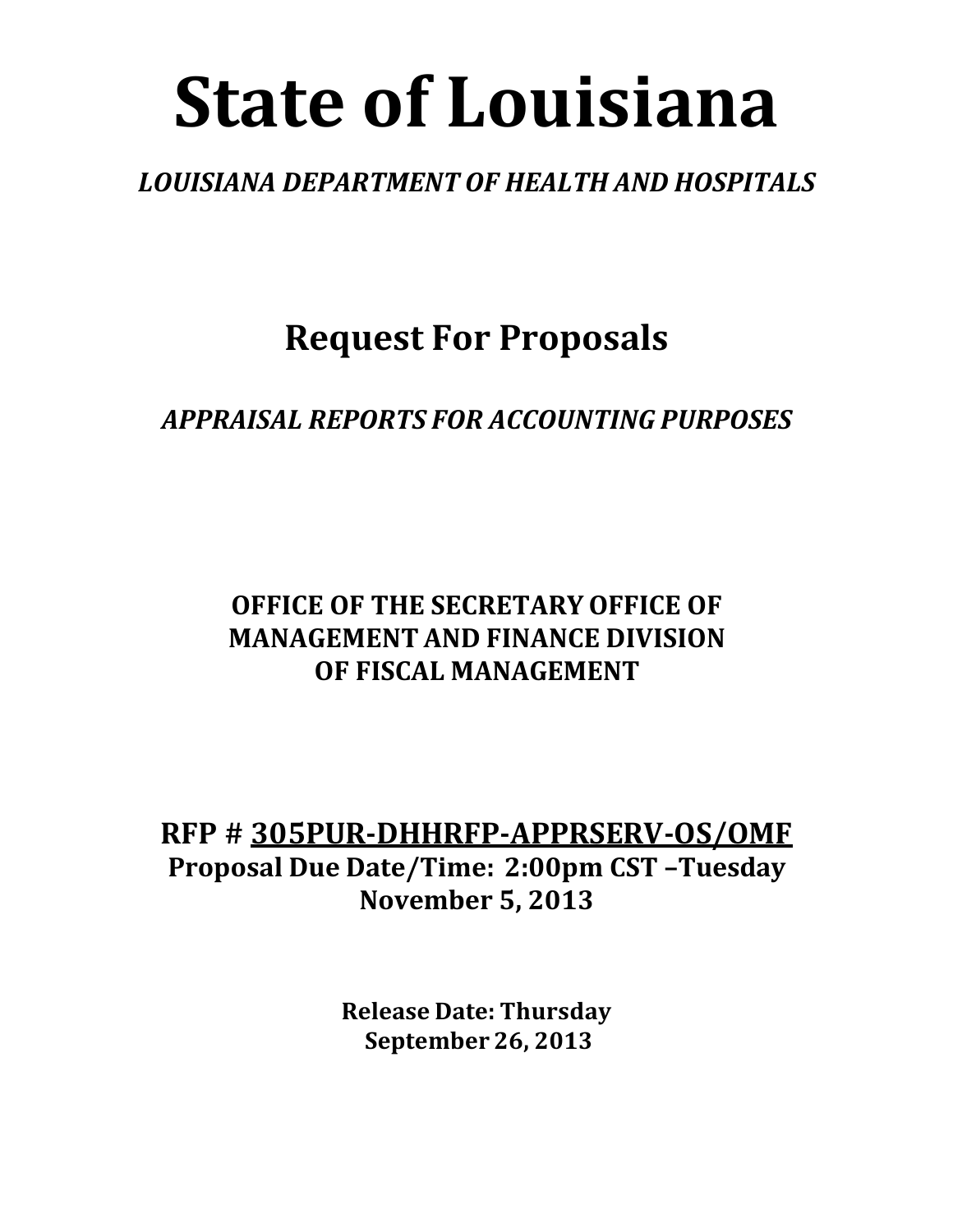#### **TABLE OF CONTENTS**

| Glossary<br><b>General Information</b><br>$\mathbf 2$<br>$\overline{2}$<br>Background<br>A<br>Purpose of RFP<br>$\mathbf 2$<br>$\mathbf{B}$<br><b>Invitation to Propose</b><br>3<br>C<br>3<br><b>RFP Coordinator</b><br>D<br>3<br>Proposer Inquiries<br>E<br>3<br>Pre-Proposal Conference<br>$\mathbf F$<br><b>Schedule of Events</b><br>$\mathsf{G}$<br>4<br>RFP Addenda<br>H <sub>1</sub><br>4<br><b>Evaluation Team</b><br>$\mathbf{I}$<br>4<br>Minimum Qualifications of Proposer<br>4<br><b>Scope of Work</b><br>5<br>$\mathbf{I}$<br>5<br>Project Overview<br>A<br>Deliverables<br>5<br>B<br>$\mathsf C$<br><b>Liquidated Damages</b><br>7<br><b>Fraud and Abuse</b><br>D<br>8<br><b>Technical Requirements</b><br>E<br>8<br>Subcontracting<br>$\boldsymbol{F}$<br>9<br>G<br><b>Insurance Requirements</b><br>9<br>Resources Available to Contractor<br>H<br>11<br><b>Contract Monitor</b><br>11<br>Term of Contract<br>11<br>K <sub>1</sub><br><b>Payment Terms</b><br>12<br>12<br>Ш<br><b>Proposals</b><br><b>General Information</b><br>12<br>A<br><b>Contact After Solicitation Deadlines</b><br>12<br>B<br>Code of Ethics<br>$\mathsf{C}$<br>12<br>12<br><b>Rejection and Cancellation</b><br>D<br><b>Award Without Discussion</b><br>12<br>E<br>13<br>F<br>Assignments<br>G   Proposal Cost<br>13<br><b>Errors and Omissions</b><br>13<br>H<br>13<br><b>Ownership of Proposal</b><br>Procurement Library/Resources for Proposer<br>13<br>13<br><b>Proposal Submission</b><br>$\rm K$<br>Proprietary and/or Confidential Information<br>14<br>$\mathbf{L}$<br>Proposal Format<br>14<br>M<br><b>Requested Proposal Outline</b><br>14<br>N<br><b>Proposal Content</b><br>15<br>$\Omega$<br><b>Evaluation Criteria</b><br>19<br>$\mathbf{P}$<br>20<br>On Site Presentation/Demonstration<br>Q<br><b>Announcement of Award</b><br>20<br>$\mathbf{R}$<br><b>Contractual Information And Attachments</b><br>21-30<br>IV<br>Veteran and Hudson Initiatives<br>I.<br><b>Certification Statement</b><br>II.<br>III.<br>DHH Standard Contract Form (CF-1)<br><b>HIPAA BAA</b><br>IV.<br><b>Cost Worksheet Template</b><br>V. | <b>Section</b> | <b>Content</b>                    | Page |
|-------------------------------------------------------------------------------------------------------------------------------------------------------------------------------------------------------------------------------------------------------------------------------------------------------------------------------------------------------------------------------------------------------------------------------------------------------------------------------------------------------------------------------------------------------------------------------------------------------------------------------------------------------------------------------------------------------------------------------------------------------------------------------------------------------------------------------------------------------------------------------------------------------------------------------------------------------------------------------------------------------------------------------------------------------------------------------------------------------------------------------------------------------------------------------------------------------------------------------------------------------------------------------------------------------------------------------------------------------------------------------------------------------------------------------------------------------------------------------------------------------------------------------------------------------------------------------------------------------------------------------------------------------------------------------------------------------------------------------------------------------------------------------------------------------------------------------------------------------------------------------------------------------------------------------------------------------------------------------------------------------------------------------------------------------------------------------------------------------------------------------|----------------|-----------------------------------|------|
|                                                                                                                                                                                                                                                                                                                                                                                                                                                                                                                                                                                                                                                                                                                                                                                                                                                                                                                                                                                                                                                                                                                                                                                                                                                                                                                                                                                                                                                                                                                                                                                                                                                                                                                                                                                                                                                                                                                                                                                                                                                                                                                               |                |                                   |      |
|                                                                                                                                                                                                                                                                                                                                                                                                                                                                                                                                                                                                                                                                                                                                                                                                                                                                                                                                                                                                                                                                                                                                                                                                                                                                                                                                                                                                                                                                                                                                                                                                                                                                                                                                                                                                                                                                                                                                                                                                                                                                                                                               |                |                                   |      |
|                                                                                                                                                                                                                                                                                                                                                                                                                                                                                                                                                                                                                                                                                                                                                                                                                                                                                                                                                                                                                                                                                                                                                                                                                                                                                                                                                                                                                                                                                                                                                                                                                                                                                                                                                                                                                                                                                                                                                                                                                                                                                                                               |                |                                   |      |
|                                                                                                                                                                                                                                                                                                                                                                                                                                                                                                                                                                                                                                                                                                                                                                                                                                                                                                                                                                                                                                                                                                                                                                                                                                                                                                                                                                                                                                                                                                                                                                                                                                                                                                                                                                                                                                                                                                                                                                                                                                                                                                                               |                |                                   |      |
|                                                                                                                                                                                                                                                                                                                                                                                                                                                                                                                                                                                                                                                                                                                                                                                                                                                                                                                                                                                                                                                                                                                                                                                                                                                                                                                                                                                                                                                                                                                                                                                                                                                                                                                                                                                                                                                                                                                                                                                                                                                                                                                               |                |                                   |      |
|                                                                                                                                                                                                                                                                                                                                                                                                                                                                                                                                                                                                                                                                                                                                                                                                                                                                                                                                                                                                                                                                                                                                                                                                                                                                                                                                                                                                                                                                                                                                                                                                                                                                                                                                                                                                                                                                                                                                                                                                                                                                                                                               |                |                                   |      |
|                                                                                                                                                                                                                                                                                                                                                                                                                                                                                                                                                                                                                                                                                                                                                                                                                                                                                                                                                                                                                                                                                                                                                                                                                                                                                                                                                                                                                                                                                                                                                                                                                                                                                                                                                                                                                                                                                                                                                                                                                                                                                                                               |                |                                   |      |
|                                                                                                                                                                                                                                                                                                                                                                                                                                                                                                                                                                                                                                                                                                                                                                                                                                                                                                                                                                                                                                                                                                                                                                                                                                                                                                                                                                                                                                                                                                                                                                                                                                                                                                                                                                                                                                                                                                                                                                                                                                                                                                                               |                |                                   |      |
|                                                                                                                                                                                                                                                                                                                                                                                                                                                                                                                                                                                                                                                                                                                                                                                                                                                                                                                                                                                                                                                                                                                                                                                                                                                                                                                                                                                                                                                                                                                                                                                                                                                                                                                                                                                                                                                                                                                                                                                                                                                                                                                               |                |                                   |      |
|                                                                                                                                                                                                                                                                                                                                                                                                                                                                                                                                                                                                                                                                                                                                                                                                                                                                                                                                                                                                                                                                                                                                                                                                                                                                                                                                                                                                                                                                                                                                                                                                                                                                                                                                                                                                                                                                                                                                                                                                                                                                                                                               |                |                                   |      |
|                                                                                                                                                                                                                                                                                                                                                                                                                                                                                                                                                                                                                                                                                                                                                                                                                                                                                                                                                                                                                                                                                                                                                                                                                                                                                                                                                                                                                                                                                                                                                                                                                                                                                                                                                                                                                                                                                                                                                                                                                                                                                                                               |                |                                   |      |
|                                                                                                                                                                                                                                                                                                                                                                                                                                                                                                                                                                                                                                                                                                                                                                                                                                                                                                                                                                                                                                                                                                                                                                                                                                                                                                                                                                                                                                                                                                                                                                                                                                                                                                                                                                                                                                                                                                                                                                                                                                                                                                                               |                |                                   |      |
|                                                                                                                                                                                                                                                                                                                                                                                                                                                                                                                                                                                                                                                                                                                                                                                                                                                                                                                                                                                                                                                                                                                                                                                                                                                                                                                                                                                                                                                                                                                                                                                                                                                                                                                                                                                                                                                                                                                                                                                                                                                                                                                               |                |                                   |      |
|                                                                                                                                                                                                                                                                                                                                                                                                                                                                                                                                                                                                                                                                                                                                                                                                                                                                                                                                                                                                                                                                                                                                                                                                                                                                                                                                                                                                                                                                                                                                                                                                                                                                                                                                                                                                                                                                                                                                                                                                                                                                                                                               |                |                                   |      |
|                                                                                                                                                                                                                                                                                                                                                                                                                                                                                                                                                                                                                                                                                                                                                                                                                                                                                                                                                                                                                                                                                                                                                                                                                                                                                                                                                                                                                                                                                                                                                                                                                                                                                                                                                                                                                                                                                                                                                                                                                                                                                                                               |                |                                   |      |
|                                                                                                                                                                                                                                                                                                                                                                                                                                                                                                                                                                                                                                                                                                                                                                                                                                                                                                                                                                                                                                                                                                                                                                                                                                                                                                                                                                                                                                                                                                                                                                                                                                                                                                                                                                                                                                                                                                                                                                                                                                                                                                                               |                |                                   |      |
|                                                                                                                                                                                                                                                                                                                                                                                                                                                                                                                                                                                                                                                                                                                                                                                                                                                                                                                                                                                                                                                                                                                                                                                                                                                                                                                                                                                                                                                                                                                                                                                                                                                                                                                                                                                                                                                                                                                                                                                                                                                                                                                               |                |                                   |      |
|                                                                                                                                                                                                                                                                                                                                                                                                                                                                                                                                                                                                                                                                                                                                                                                                                                                                                                                                                                                                                                                                                                                                                                                                                                                                                                                                                                                                                                                                                                                                                                                                                                                                                                                                                                                                                                                                                                                                                                                                                                                                                                                               |                |                                   |      |
|                                                                                                                                                                                                                                                                                                                                                                                                                                                                                                                                                                                                                                                                                                                                                                                                                                                                                                                                                                                                                                                                                                                                                                                                                                                                                                                                                                                                                                                                                                                                                                                                                                                                                                                                                                                                                                                                                                                                                                                                                                                                                                                               |                |                                   |      |
|                                                                                                                                                                                                                                                                                                                                                                                                                                                                                                                                                                                                                                                                                                                                                                                                                                                                                                                                                                                                                                                                                                                                                                                                                                                                                                                                                                                                                                                                                                                                                                                                                                                                                                                                                                                                                                                                                                                                                                                                                                                                                                                               |                |                                   |      |
|                                                                                                                                                                                                                                                                                                                                                                                                                                                                                                                                                                                                                                                                                                                                                                                                                                                                                                                                                                                                                                                                                                                                                                                                                                                                                                                                                                                                                                                                                                                                                                                                                                                                                                                                                                                                                                                                                                                                                                                                                                                                                                                               |                |                                   |      |
|                                                                                                                                                                                                                                                                                                                                                                                                                                                                                                                                                                                                                                                                                                                                                                                                                                                                                                                                                                                                                                                                                                                                                                                                                                                                                                                                                                                                                                                                                                                                                                                                                                                                                                                                                                                                                                                                                                                                                                                                                                                                                                                               |                |                                   |      |
|                                                                                                                                                                                                                                                                                                                                                                                                                                                                                                                                                                                                                                                                                                                                                                                                                                                                                                                                                                                                                                                                                                                                                                                                                                                                                                                                                                                                                                                                                                                                                                                                                                                                                                                                                                                                                                                                                                                                                                                                                                                                                                                               |                |                                   |      |
|                                                                                                                                                                                                                                                                                                                                                                                                                                                                                                                                                                                                                                                                                                                                                                                                                                                                                                                                                                                                                                                                                                                                                                                                                                                                                                                                                                                                                                                                                                                                                                                                                                                                                                                                                                                                                                                                                                                                                                                                                                                                                                                               |                |                                   |      |
|                                                                                                                                                                                                                                                                                                                                                                                                                                                                                                                                                                                                                                                                                                                                                                                                                                                                                                                                                                                                                                                                                                                                                                                                                                                                                                                                                                                                                                                                                                                                                                                                                                                                                                                                                                                                                                                                                                                                                                                                                                                                                                                               |                |                                   |      |
|                                                                                                                                                                                                                                                                                                                                                                                                                                                                                                                                                                                                                                                                                                                                                                                                                                                                                                                                                                                                                                                                                                                                                                                                                                                                                                                                                                                                                                                                                                                                                                                                                                                                                                                                                                                                                                                                                                                                                                                                                                                                                                                               |                |                                   |      |
|                                                                                                                                                                                                                                                                                                                                                                                                                                                                                                                                                                                                                                                                                                                                                                                                                                                                                                                                                                                                                                                                                                                                                                                                                                                                                                                                                                                                                                                                                                                                                                                                                                                                                                                                                                                                                                                                                                                                                                                                                                                                                                                               |                |                                   |      |
|                                                                                                                                                                                                                                                                                                                                                                                                                                                                                                                                                                                                                                                                                                                                                                                                                                                                                                                                                                                                                                                                                                                                                                                                                                                                                                                                                                                                                                                                                                                                                                                                                                                                                                                                                                                                                                                                                                                                                                                                                                                                                                                               |                |                                   |      |
|                                                                                                                                                                                                                                                                                                                                                                                                                                                                                                                                                                                                                                                                                                                                                                                                                                                                                                                                                                                                                                                                                                                                                                                                                                                                                                                                                                                                                                                                                                                                                                                                                                                                                                                                                                                                                                                                                                                                                                                                                                                                                                                               |                |                                   |      |
|                                                                                                                                                                                                                                                                                                                                                                                                                                                                                                                                                                                                                                                                                                                                                                                                                                                                                                                                                                                                                                                                                                                                                                                                                                                                                                                                                                                                                                                                                                                                                                                                                                                                                                                                                                                                                                                                                                                                                                                                                                                                                                                               |                |                                   |      |
|                                                                                                                                                                                                                                                                                                                                                                                                                                                                                                                                                                                                                                                                                                                                                                                                                                                                                                                                                                                                                                                                                                                                                                                                                                                                                                                                                                                                                                                                                                                                                                                                                                                                                                                                                                                                                                                                                                                                                                                                                                                                                                                               |                |                                   |      |
|                                                                                                                                                                                                                                                                                                                                                                                                                                                                                                                                                                                                                                                                                                                                                                                                                                                                                                                                                                                                                                                                                                                                                                                                                                                                                                                                                                                                                                                                                                                                                                                                                                                                                                                                                                                                                                                                                                                                                                                                                                                                                                                               |                |                                   |      |
|                                                                                                                                                                                                                                                                                                                                                                                                                                                                                                                                                                                                                                                                                                                                                                                                                                                                                                                                                                                                                                                                                                                                                                                                                                                                                                                                                                                                                                                                                                                                                                                                                                                                                                                                                                                                                                                                                                                                                                                                                                                                                                                               |                |                                   |      |
|                                                                                                                                                                                                                                                                                                                                                                                                                                                                                                                                                                                                                                                                                                                                                                                                                                                                                                                                                                                                                                                                                                                                                                                                                                                                                                                                                                                                                                                                                                                                                                                                                                                                                                                                                                                                                                                                                                                                                                                                                                                                                                                               |                |                                   |      |
|                                                                                                                                                                                                                                                                                                                                                                                                                                                                                                                                                                                                                                                                                                                                                                                                                                                                                                                                                                                                                                                                                                                                                                                                                                                                                                                                                                                                                                                                                                                                                                                                                                                                                                                                                                                                                                                                                                                                                                                                                                                                                                                               |                |                                   |      |
|                                                                                                                                                                                                                                                                                                                                                                                                                                                                                                                                                                                                                                                                                                                                                                                                                                                                                                                                                                                                                                                                                                                                                                                                                                                                                                                                                                                                                                                                                                                                                                                                                                                                                                                                                                                                                                                                                                                                                                                                                                                                                                                               |                |                                   |      |
|                                                                                                                                                                                                                                                                                                                                                                                                                                                                                                                                                                                                                                                                                                                                                                                                                                                                                                                                                                                                                                                                                                                                                                                                                                                                                                                                                                                                                                                                                                                                                                                                                                                                                                                                                                                                                                                                                                                                                                                                                                                                                                                               |                |                                   |      |
|                                                                                                                                                                                                                                                                                                                                                                                                                                                                                                                                                                                                                                                                                                                                                                                                                                                                                                                                                                                                                                                                                                                                                                                                                                                                                                                                                                                                                                                                                                                                                                                                                                                                                                                                                                                                                                                                                                                                                                                                                                                                                                                               |                |                                   |      |
|                                                                                                                                                                                                                                                                                                                                                                                                                                                                                                                                                                                                                                                                                                                                                                                                                                                                                                                                                                                                                                                                                                                                                                                                                                                                                                                                                                                                                                                                                                                                                                                                                                                                                                                                                                                                                                                                                                                                                                                                                                                                                                                               |                |                                   |      |
|                                                                                                                                                                                                                                                                                                                                                                                                                                                                                                                                                                                                                                                                                                                                                                                                                                                                                                                                                                                                                                                                                                                                                                                                                                                                                                                                                                                                                                                                                                                                                                                                                                                                                                                                                                                                                                                                                                                                                                                                                                                                                                                               |                |                                   |      |
|                                                                                                                                                                                                                                                                                                                                                                                                                                                                                                                                                                                                                                                                                                                                                                                                                                                                                                                                                                                                                                                                                                                                                                                                                                                                                                                                                                                                                                                                                                                                                                                                                                                                                                                                                                                                                                                                                                                                                                                                                                                                                                                               |                |                                   |      |
|                                                                                                                                                                                                                                                                                                                                                                                                                                                                                                                                                                                                                                                                                                                                                                                                                                                                                                                                                                                                                                                                                                                                                                                                                                                                                                                                                                                                                                                                                                                                                                                                                                                                                                                                                                                                                                                                                                                                                                                                                                                                                                                               |                |                                   |      |
|                                                                                                                                                                                                                                                                                                                                                                                                                                                                                                                                                                                                                                                                                                                                                                                                                                                                                                                                                                                                                                                                                                                                                                                                                                                                                                                                                                                                                                                                                                                                                                                                                                                                                                                                                                                                                                                                                                                                                                                                                                                                                                                               |                |                                   |      |
|                                                                                                                                                                                                                                                                                                                                                                                                                                                                                                                                                                                                                                                                                                                                                                                                                                                                                                                                                                                                                                                                                                                                                                                                                                                                                                                                                                                                                                                                                                                                                                                                                                                                                                                                                                                                                                                                                                                                                                                                                                                                                                                               |                |                                   |      |
|                                                                                                                                                                                                                                                                                                                                                                                                                                                                                                                                                                                                                                                                                                                                                                                                                                                                                                                                                                                                                                                                                                                                                                                                                                                                                                                                                                                                                                                                                                                                                                                                                                                                                                                                                                                                                                                                                                                                                                                                                                                                                                                               |                |                                   |      |
|                                                                                                                                                                                                                                                                                                                                                                                                                                                                                                                                                                                                                                                                                                                                                                                                                                                                                                                                                                                                                                                                                                                                                                                                                                                                                                                                                                                                                                                                                                                                                                                                                                                                                                                                                                                                                                                                                                                                                                                                                                                                                                                               |                |                                   |      |
|                                                                                                                                                                                                                                                                                                                                                                                                                                                                                                                                                                                                                                                                                                                                                                                                                                                                                                                                                                                                                                                                                                                                                                                                                                                                                                                                                                                                                                                                                                                                                                                                                                                                                                                                                                                                                                                                                                                                                                                                                                                                                                                               |                |                                   |      |
|                                                                                                                                                                                                                                                                                                                                                                                                                                                                                                                                                                                                                                                                                                                                                                                                                                                                                                                                                                                                                                                                                                                                                                                                                                                                                                                                                                                                                                                                                                                                                                                                                                                                                                                                                                                                                                                                                                                                                                                                                                                                                                                               |                | VI.<br>List of Current Facilities |      |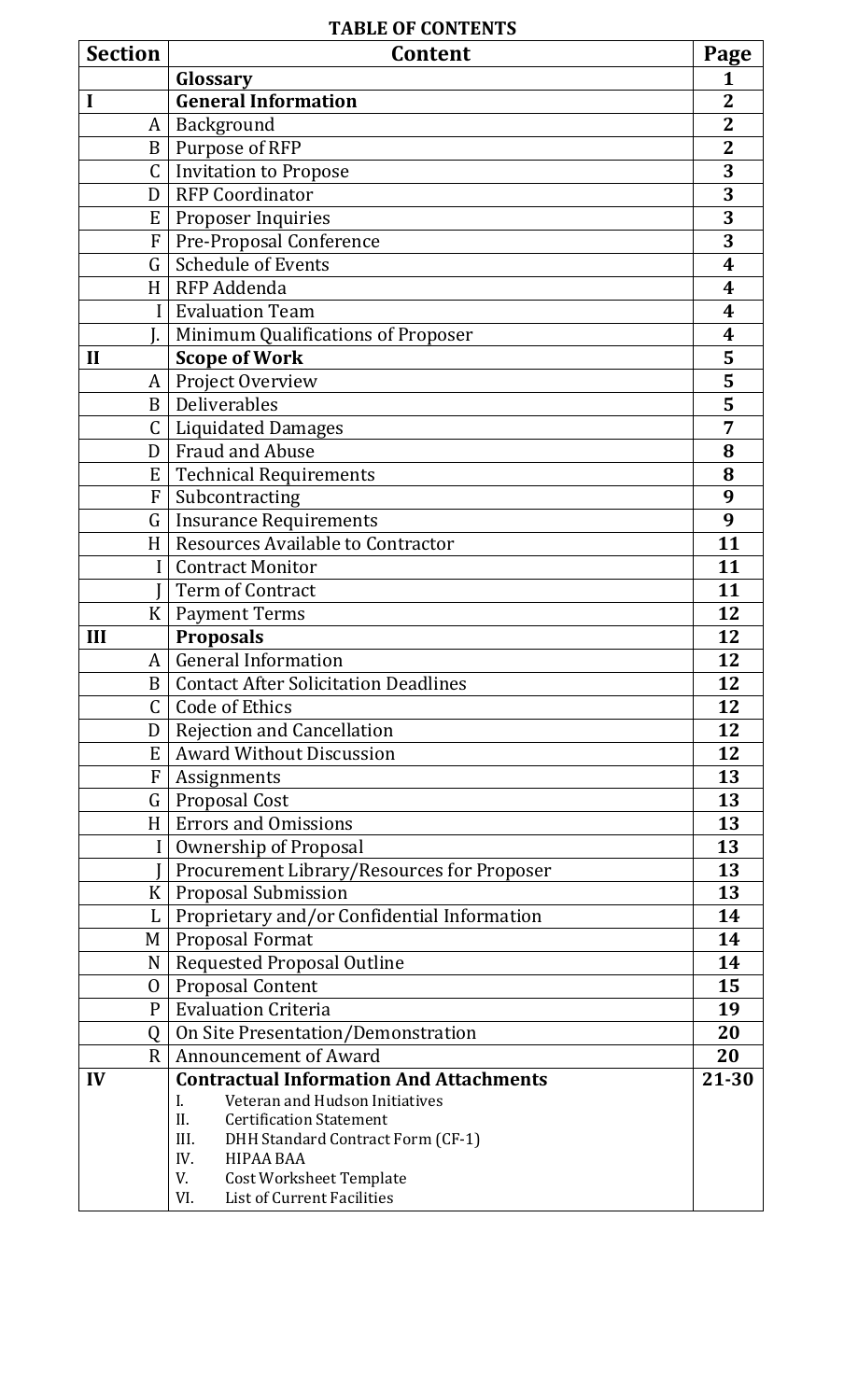## **Glossary**

AHA: American Healthcare Association

DHH: Department of Health and Hospitals

Must: Denotes a mandatory requirement

OMF: Office of Management and Finance

Original: Denotes must be signed in ink

OS: Office of the Secretary

Redacted Proposal: The removal of confidential and/or proprietary information from one copy of the proposal for public records purposes.

Shall: Denotes a mandatory requirement

Should, May, Can: Denotes a preference, but not a mandatory requirement

Will: Denotes a mandatory requirement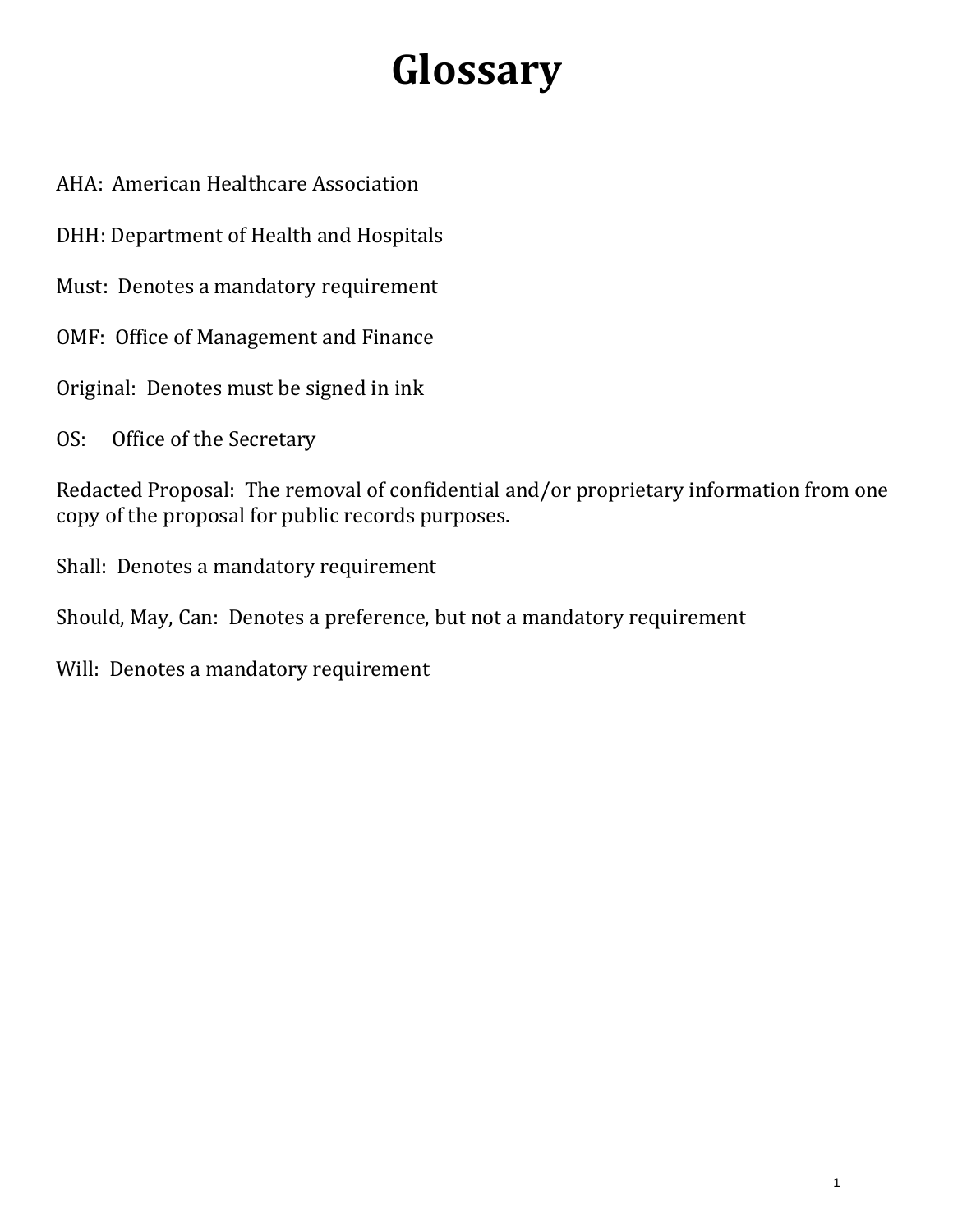#### I. **GENERAL INFORMATION**

#### **A. Background**

- 1. The mission of the Department of Health and Hospitals (DHH) is to protect and promote health and to ensure access to medical, preventive, and rehabilitative services for all citizens of the State of Louisiana. The Department of Health and Hospitals is dedicated to fulfilling its mission through direct provision of quality services, the development and stimulation of services of others, and the utilization of available resources in the most effective manner.
- 2. DHH is comprised of Medical Vendor Administration (Medicaid), Office for Citizens with Developmental Disabilities, Office of Behavioral Health, Office of Aging and Adult Services, and the Office of Public Health. Under the general supervision of the Secretary, these principal offices perform the primary functions and duties assigned to DHH.
- 3. DHH, in addition to encompassing the program offices, has an administrative office known as the Office of the Secretary, a financial office known as the Office of Management and Finance, and various bureaus and boards. The Office of the Secretary is responsible for establishing policy and administering operations, programs, and affairs.

#### **B. Purpose of RFP**

- 1. The purpose of this RFP is to solicit proposals from qualified proposers to provide DHH with an updated fixed asset accounting ledger to be utilized for the completion of the federal Department of Health and Human Services Medicare cost reports.
- 2. A contract is necessary to investigate the existence and the performance of a physical inventory, reconciliation, appraisal, and preparation of the related reports reflecting the historical cost and accumulated depreciation of certain fixed assets for financial reporting purposes.

#### **C. Invitation to Propose**

1. DHH Office of the Secretary/Office of Management and Finance is inviting qualified proposers to submit proposals for services to provide a review of and update the fixed asset accounting and appraisal reports per fiscal year based on information provided by DHH. Procedures will include the recording of the fixed asset additions and disposals, assignment of the appropriate useful lives, and the calculation of depreciation expense and accumulated depreciation per fiscal year consistent with Straight Line accounting procedures and the methodology employed by the DHH in accordance with the specifications and conditions set forth herein.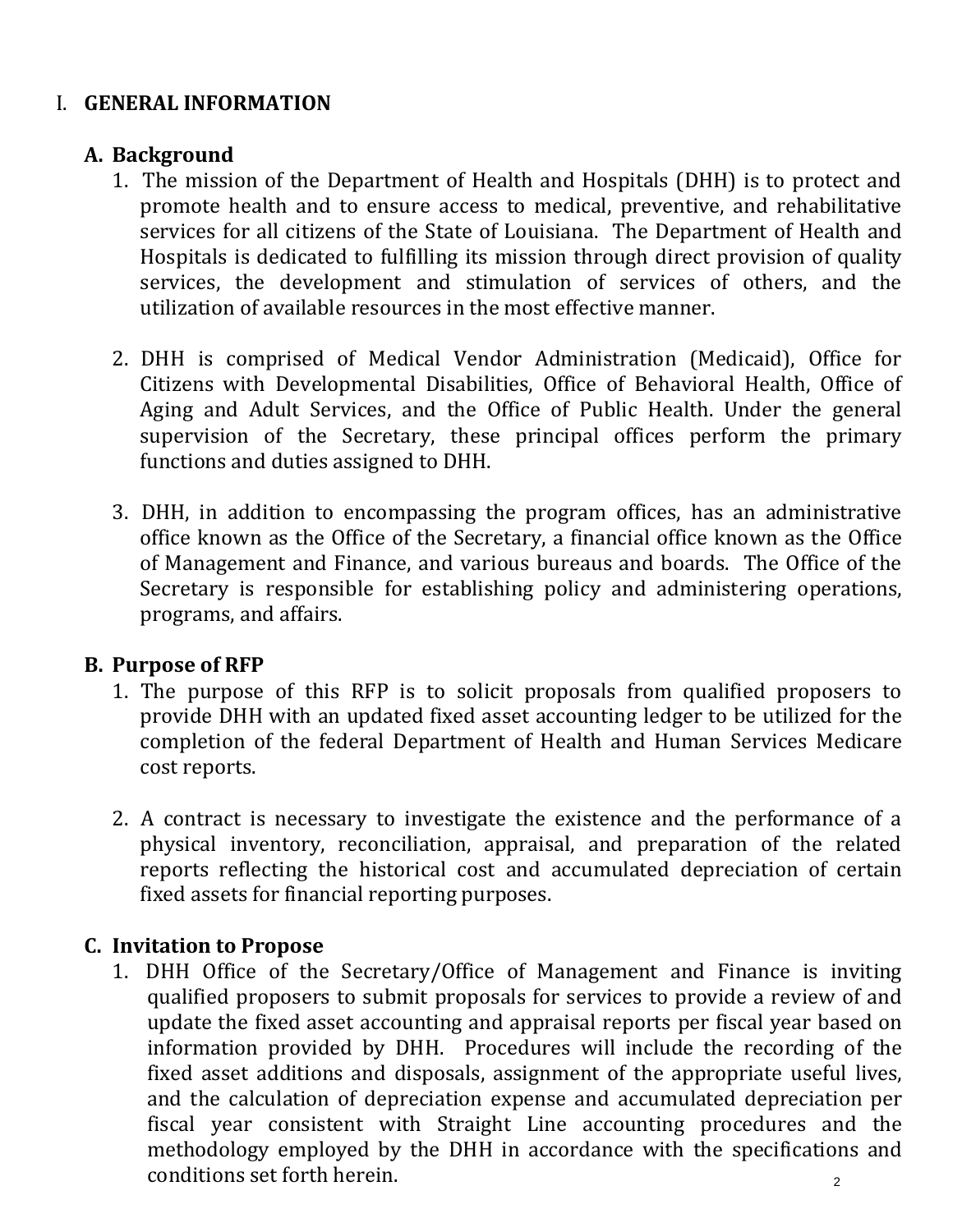#### **D. RFP Coordinator**

1. Requests for copies of the RFP and written questions or inquiries must be directed to the RFP coordinator listed below:

#### **Mary Fuentes**

Contract/Grants Reviewer Manager Office of the Secretary/Office of Management and Finance Department of Health and Hospitals 628 North 4th Street Bin #28, Baton Rouge, LA 70802 Telephone Number: 225-342-5266 Facsimile Number: 225-3429046 Email: [Mary.Fuentes@la.gov](mailto:Thomas.schulze@la.gov)

- 2. This RFP is available in pdf at the following web links: <http://new.dhh.louisiana.gov/index.cfm/newsroom/category/47> Also posted at. <http://wwwprd1.doa.louisiana.gov/OSP/LaPAC/pubMain.cfm>
- 3. All communications relating to this RFP *must* be directed to the DHH RFP Coordinator, named above. All communications between Proposers and other DHH staff members concerning this RFP shall be strictly prohibited. Failure to comply with these requirements shall result in proposal disqualification.

#### **E. Proposer Inquiries**

- 1. The Department will consider written inquiries regarding the requirements of the RFP or Scope of Services to be provided before the date specified in the Schedule of Events. To be considered, written inquiries and requests for To be considered, written inquiries and requests for clarification of the content of this RFP must be received at the above address or via the above fax number or email address by the date specified in the Schedule of Events. Any and all questions directed to the RFP coordinator will be deemed to require an official response and a copy of all questions and answers will be posted by the date specified in the Schedule of Events to the following web link: <http://wwwprd1.doa.louisiana.gov/OSP/LaPAC/pubMain.cfm> May also be posted at: <http://new.dhh.louisiana.gov/index.cfm/newsroom/category/47>
- 2. Action taken as a result of verbal discussion shall not be binding on the Department. Only written communication and clarification from the RFP Only written communication and clarification from the RFP Coordinator shall be considered binding.

#### **F. Pre-Proposal Conference**

Not required for this RFP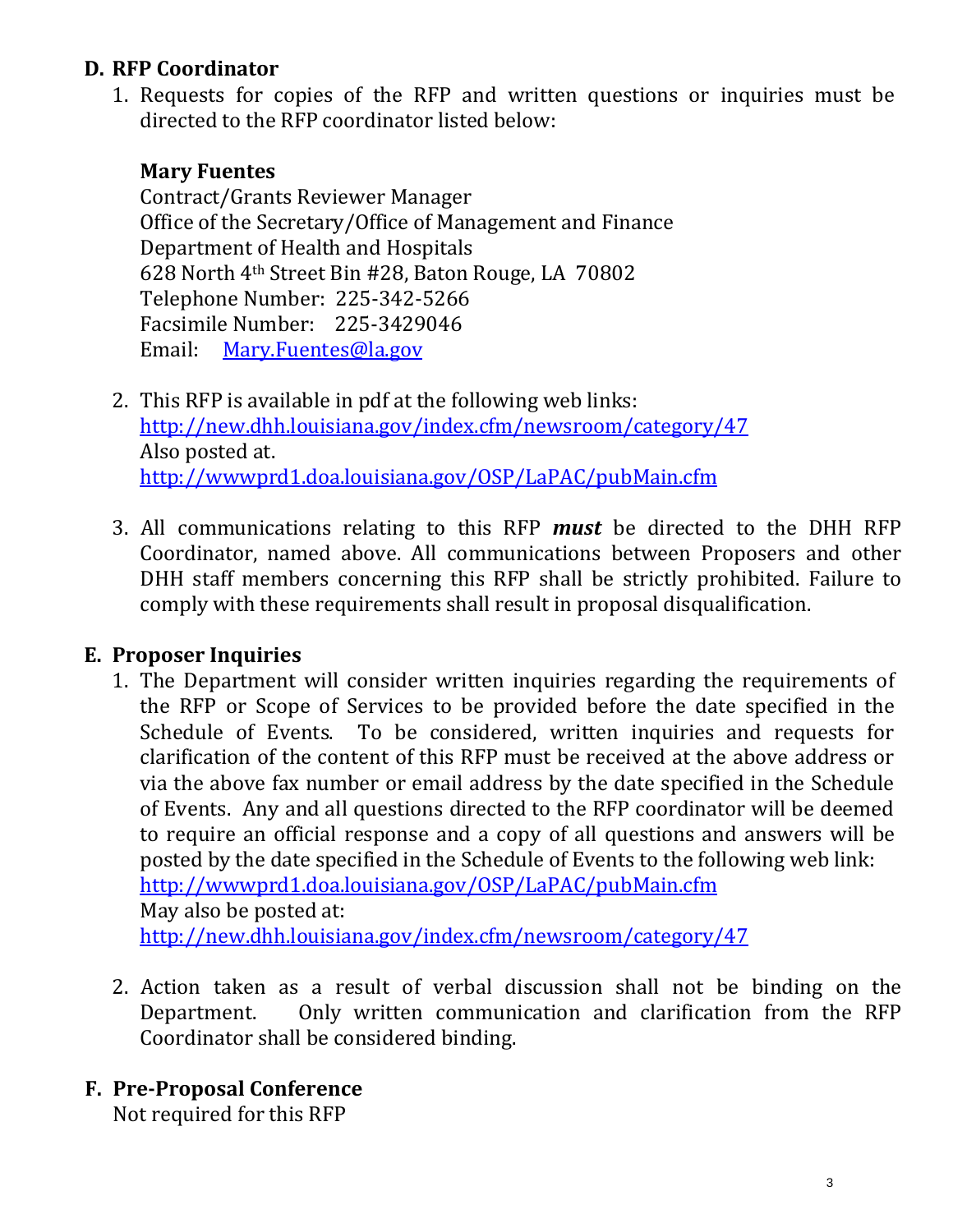#### **G. Schedule of Events**

| Drin reserves the right to deviate from this schedule of Events |                           |
|-----------------------------------------------------------------|---------------------------|
| <b>Schedule of Events</b>                                       | <b>Tentative Schedule</b> |
| <b>Public Notice of RFP</b>                                     | <b>Thursday</b>           |
|                                                                 | <b>September 26, 2013</b> |
| Deadline for Receipt of Written Questions                       | 2:00pm CST - Friday       |
|                                                                 | <b>October 4, 2013</b>    |
| <b>Response to Written Questions</b>                            | <b>Monday</b>             |
|                                                                 | <b>October 7, 2013</b>    |
| Deadline for Receipt of Written Proposals                       | 2:00pm CST-Tuesday        |
|                                                                 | <b>November 5, 2013</b>   |
| Proposal Evaluations Begin                                      | Wednesday                 |
|                                                                 | <b>November 6, 2013</b>   |
| <b>Contract Award Announced</b>                                 | Friday                    |
|                                                                 | <b>November 8, 2013</b>   |
| <b>Contract Negotiations Begin</b>                              | <b>Tuesday</b>            |
|                                                                 | <b>November 12, 2013</b>  |
| <b>Contract Begins</b>                                          | Friday                    |
|                                                                 | <b>November 15, 2013</b>  |

DHH reserves the right to deviate from this Schedule of Events

#### **H. RFP Addenda**

In the event it becomes necessary to revise any portion of the RFP for any reason, the Department shall post addenda, supplements, and/or amendments to all potential proposers known to have received the RFP. Additionally, all such supplements shall be posted at the following web address: It is the responsibility of the proposer to check the DOA website for addenda to the RFP, if any.

<http://wwwprd1.doa.louisiana.gov/OSP/LaPAC/pubMain.cfm> May also be posted at: <http://new.dhh.louisiana.gov/index.cfm/newsroom/category/47>

#### **I. Evaluation Team**

The evaluation of proposals will be accomplished by an evaluation team, to be designated by the state, which will determine the proposal most advantageous to the state, taking into consideration price and the other evaluation factors set forth in the RFP.

#### **J. Minimum Qualifications of Proposer**

The Proposer shall have at least 5 years of similar appraisal experience and at least 2 years with a state or government agency prior to date of proposal submission. The Proposer shall possess and provide proof of a current Louisiana Real Estate or General Appraiser License or Certification.

• Evidence of this experience and license or certification should be provided in the proposal.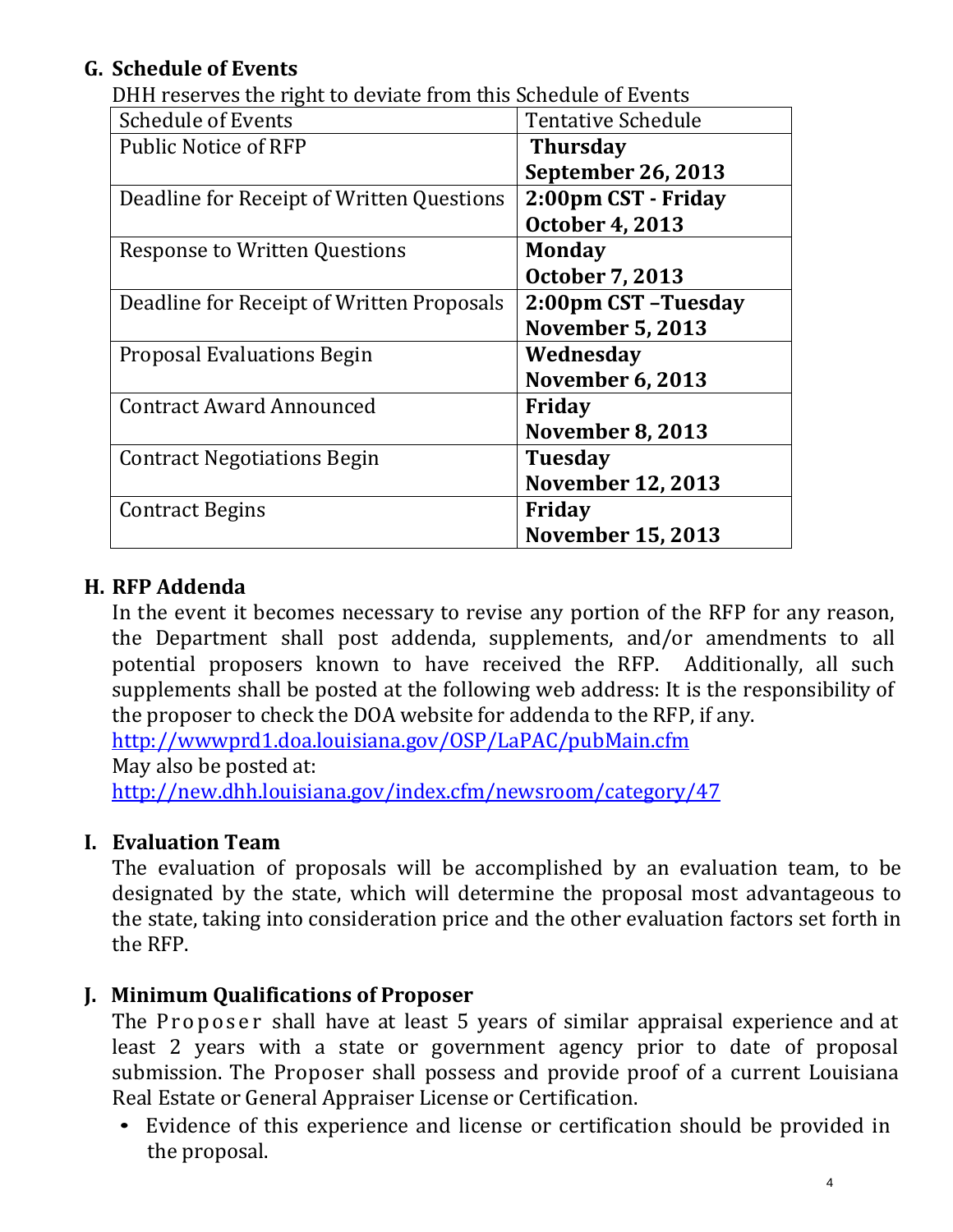#### **II. SCOPE OF WORK**

#### **A. Project Overview**

The contractor will complete reports on property valued at \$5,000 and greater for each facility listed in Attachment VI for each fiscal year or as specified by DHH. The contractor will be expected to make calls and send emails requesting follow-up information, and to compile Excel spreadsheets completed by DHH and the facilities to create reports. The contractor will be given the previous year's report and a list of emails and phone numbers for each property to be appraised. This contract will be on a fee for service basis.

#### **B. Deliverables**

#### **1. General Requirements**

The Contractor shall provide in-depth information in a practical format, by providing objective, useful appraisal information for strategic and long-range business decisions. The Contractor shall identify six key parts of the appraisal at the beginning of each assignment:

- State intended use
- Intended use of the appraisal and appraisal report
- Definition of value (e.g., market, foreclosure, investment)
- Any hypothetical conditions or extraordinary assumptions
- The effective date of the appraisal analysis
- The salient features of the subject property
- Deliverables shall be completed in <sup>2</sup> phases.

#### **PHASE I**

The contractor shall:

- Complete the Summary Appraisal Reports and one Consolidated Summary appraisal Report on properties valued at \$5,000 and greater for each facility owned (land improvements, buildings, fixed equipment and movable equipment) by DHH as specified in the contract to include the Mental Health Centers and Clinics, Supports and Service Centers, and Mental Health Hospitals and Rehabilitation Centers. The most current version is listed in Attachment VI, (subject to change). Phase I shall be considered complete when the contractor has received a list of facilities with their phone numbers and email addresses from DHH and has entered into the contractor's database the information to report and can prove this by sending a rough draft of the final reports to DHH and the Program Manager.
- Provide close up reports on facilities that have merged with another facility or have closed

#### *Phase I shall be completed by December 1, 2013*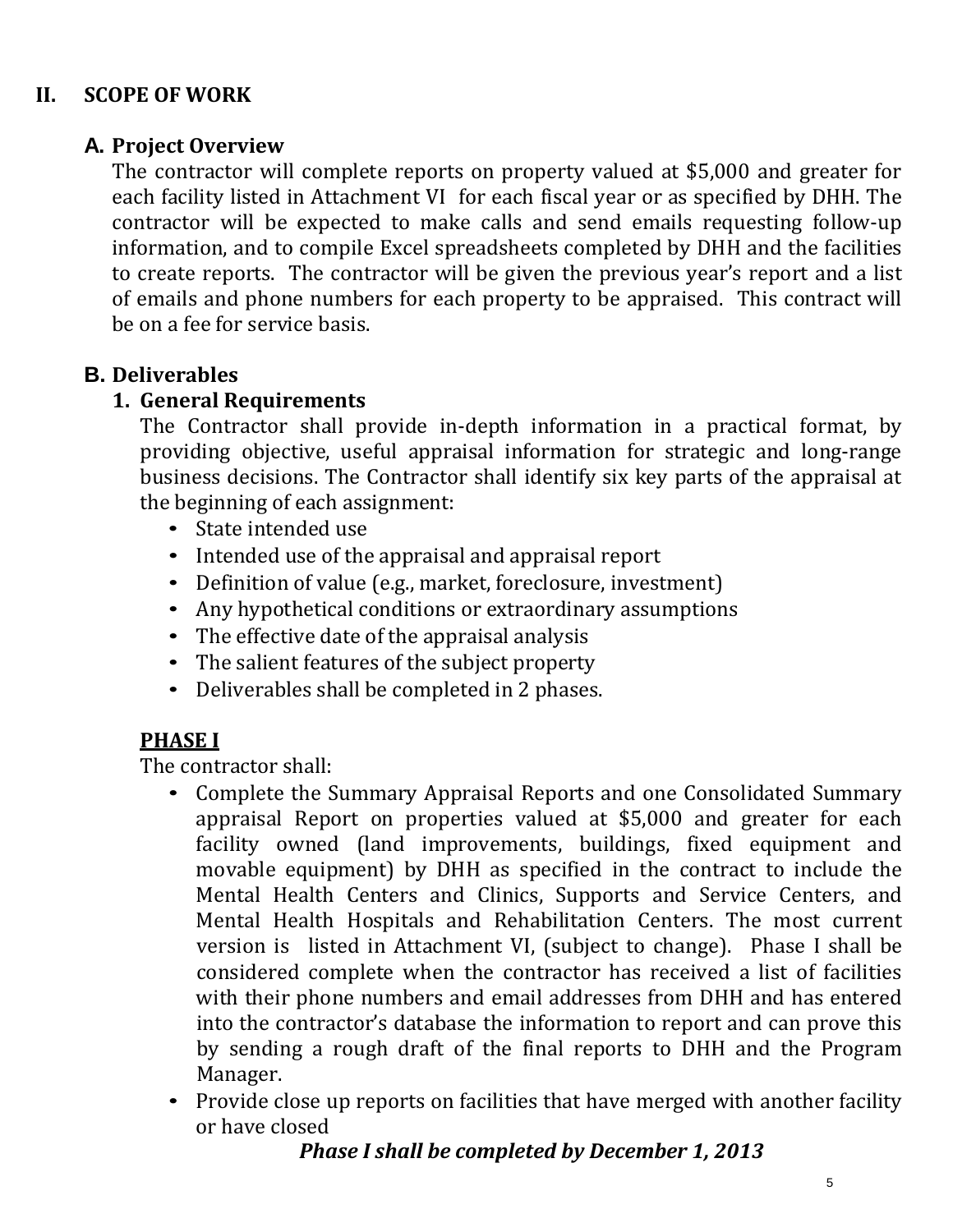#### **PHASE II**

The contractor shall:

- Update appraisal reports by the end of each fiscal year in accordance with the procedures set forth by DHH.
	- o The first year of this contract, the due date shall be December 2013, and for additional years, if contract is renewed, update shall be due at end of fiscal year
- Update records of plant changes, test checking by personal inspection as required to:
	- o Allocate group costs to individual asset units
	- o Properly classify costs as to accounts and departments
	- o Verify or correct recorded treatment of additions, alterations, retirements, and transfers
- Review and establish remaining life data on plant assets as follows:
	- o Consult with management and informed personnel, as directed by DHH, regarding actual or contemplated changes in operations, which might affect the useful life of existing assets
	- o Establish useful lives of the assets acquired during the year using AHA guidelines and based upon experience and informed judgment
	- o Make recommendations as to reasonable depreciation provision under the prevailing conditions that may have a material effect on the interpretations of the property and depreciation data; and furnish recommendations on improving or simplifying the property records.

#### *Phase II shall be completed by December 15, 2013*

#### **2. Staffing Requirements/Qualifications:**

- The Contractor shall have at least <sup>5</sup> years of similar appraisal experience and at least 2 years with a state or government agency prior to date of proposal submission.
- The Contractor shall possess and provide proof of <sup>a</sup> current Louisiana Real Estate or General Appraiser License or Certification.

#### **3. Record and Reporting requirements:**

Reports on completion shall be emailed to the Program Manager and a copy of the report (CD or flash drive) shall be mailed by U.S. mail or Courier to DHH Program Manager.

- Reports on completion shall be the property of DHH
- Contractor shall agree to retain all books, records and other documents relevant to the contract and funds expended thereunder for at least four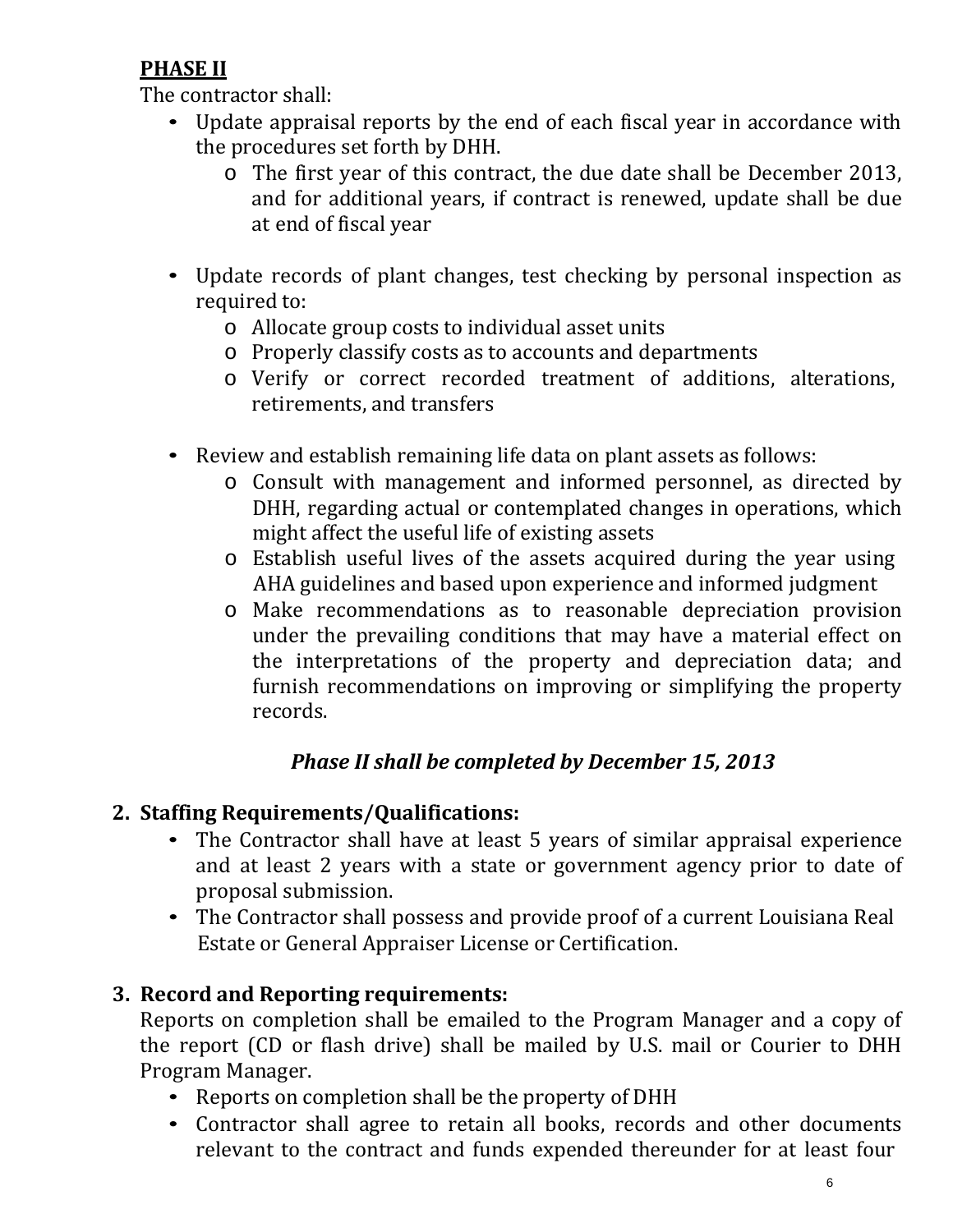(4) years after final payment or as prescribed in 45 CFR 74:53 (b) whichever is longer. Contractor shall make available to the Department such records within thirty (30) days of the Department's written request and shall deliver such records to the Department's central office in Baton Rouge, Louisiana, all without expense to the Department. Contractor shall allow the Department to inspect, audit or copy records at the contractor's site, without expense to the Department.

- Contractor shall submit draft reports after all correspondence has been sent from the facilities to contractor (usually within a month of fiscal year end) to DHH program manager as directed for review. Upon approval of draft report, the contractor shall submit final report. Both the draft and final reports must be in pdf format, and the master file of Fixed Assets in Excel format.
- Contractor shall provide separate individual tag sequential run reports for each of the Mental Health Centers and Clinics, Supports and Service Centers, and Mental Health Hospitals and Rehabilitation Centers directed by DHH. The reports shall be comprised of a listing of all assets of each institution arranged in numerical order of tags assigned to these assets.
- Contractor shall submit all reports no later than <sup>15</sup> calendar days after the due date for reports.

#### **4. Performance Measures:**

Each facility with changes shall be submitted to the contractor via email to include receipt of changes by the Property Manager of the Facility or DHH Program Manager. The contractor shall enter all information needed to complete the final report. A rough draft shall be submitted to DHH. The Program Manager shall review the report and shall advise the Contractor to move forward to Phase II.

#### **C. Liquidated Damages**

- 1. In the event the Contractor fails to meet the performance standards specified within the contract, the liquidated damages defined below may be assessed. If assessed, the liquidated damages will be used to reduce the Department's payments to the Contractor or if the liquidated damages exceed amounts due from the Department, the Contractor will be required to make cash payments for the amount in excess.
	- a. Late submission of any required report \$50 per working day, per report.
	- b. Failure to fill vacant contractually required key staff positions within 90 calendar days - \$50 per working day from 91st day of vacancy until filled with an employee approved by the Department.
	- c. Late submission of invoices beginning 10 business days after the stated due date - \$50 per working day per invoice.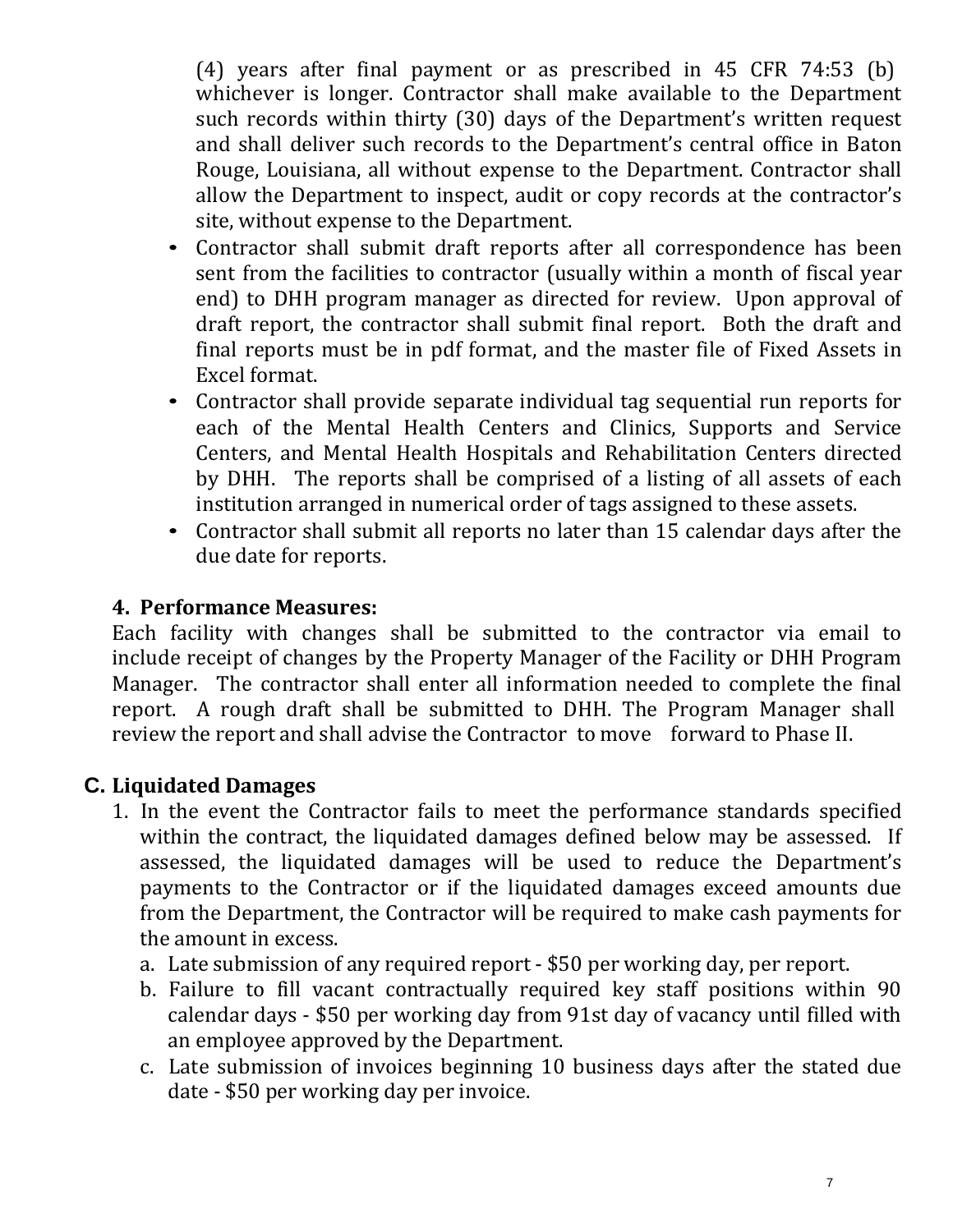- 2. The decision to impose liquidated damages may include consideration of some or all of the following factors:
	- a. The duration of the violation;
	- b. Whether the violation (or one that is substantially similar) has previously occurred;
	- c. The Contractor's history of compliance;
	- d. The severity of the violation and whether it imposes an immediate threat to the health or safety of the consumers;
	- e. The "good faith" exercised by the Contractor in attempting to stay in compliance,

#### **D. Fraud and Abuse**

- 1. The Contractor shall have internal controls and policies and procedures in place that are designed to prevent, detect, and report known or suspected fraud and abuse activities.
- 2. Such policies and procedures must be in accordance with state and federal regulations. Contractor shall have adequate staffing and resources to investigate unusual incidents and develop and implement corrective action plans to assist the Contractor in preventing and detecting potential fraud and abuse activities.

#### **E. Technical Requirements**

The Contractor must maintain hardware and software compatible with current DHH requirements which are as follows:

- The contractor is responsible for procuring and maintaining hardware and software resources which are sufficient to successfully perform the services detailed in this RFP.
- The contractor should adhere to federal regulations and guidelines as well as industry standards and best practices for systems or functions required to support the requirements of this RFP.
- The contractor shall clearly identify any systems or portions of systems outlined in the proposal which are considered to be proprietary in nature.
- Unless explicitly stated to the contrary, the contractor shall be responsible for all expenses required to obtain access to DHH systems or resources which are relevant to successful completion of the requirements of this RFP. The relevant to successful completion of the requirements of this RFP. contractor shall also be responsible for expenses required for DHH to obtain access to the Contractor's systems or resources which are relevant to the successful completion of the requirements of this RFP. Such expenses shall be inclusive of hardware, software, network infrastructure and any licensing costs.
- Any confidential information must be encrypted to FIPS 140-2 standards when at rest or in transit.
- Contractor owned resources must be compliant with industry standard physical and procedural safeguards for confidential information (NIST 800-53A, ISO 17788, etc.).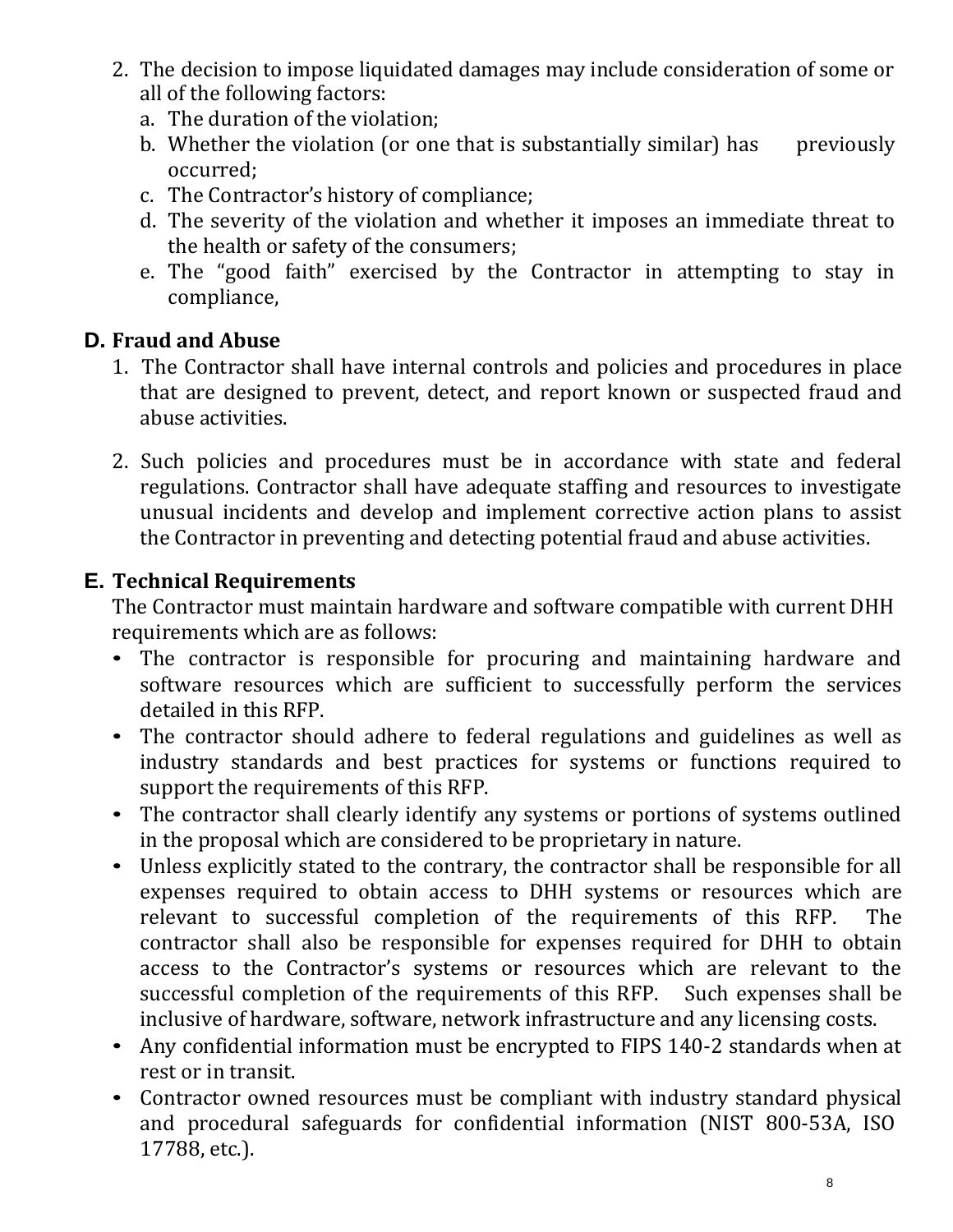- Any contractor use of flash drives or external hard drives for storage of DHH data must first receive written approval from the Department and upon such approval shall adhere to FIPS 140-2 hardware level encryption standards.
- All contractor utilized computers and devices must:
	- o Be protected by industry standard virus protection software which is automatically updated on a regular schedule.
	- o Have installed all security patches which are relevant to the applicable operating system and any other system software.

#### **F. Subcontracting**

The contractor shall not contract with any other party for furnishing any of the work and professional services required by the contract without the express prior written approval of the Department. The contractor shall not substitute any subcontractor without the prior written approval of the Department. For subcontractor(s), before commencing work, the contractor will provide letters of agreement, contracts or other forms of commitment which demonstrates that all requirements pertaining to the contractor will be satisfied by all subcontractors through the following:

- 1. The subcontractor(s) will provide a written commitment to accept all contract provisions.
- 2. The subcontractor(s) will provide a written commitment to adhere to an established system of accounting and financial controls adequate to permit the effective administration of the contract.

#### **G. Insurance Requirements**

Insurance shall be placed with insurers with an A.M. Best's rating of no less than A-: VI. This rating requirement shall be waived for Worker's Compensation coverage only.

#### **1. Contractor's Insurance**

The Contractor shall not commence work under this contract until it has obtained all insurance required herein. Certificates of Insurance, fully executed by officers of the Insurance Company shall be filed with the Department for approval. The Contractor shall not allow any subcontractor to commence work on subcontract until all similar insurance required for the subcontractor has been obtained and approved. If so requested, the Contractor shall also submit copies of insurance policies for inspection and approval of the Department before work is commenced. Said policies shall not be canceled, permitted to expire, or be changed without thirty (30) days' notice in advance to the Department and consented to by the Department in writing and the policies shall so provide.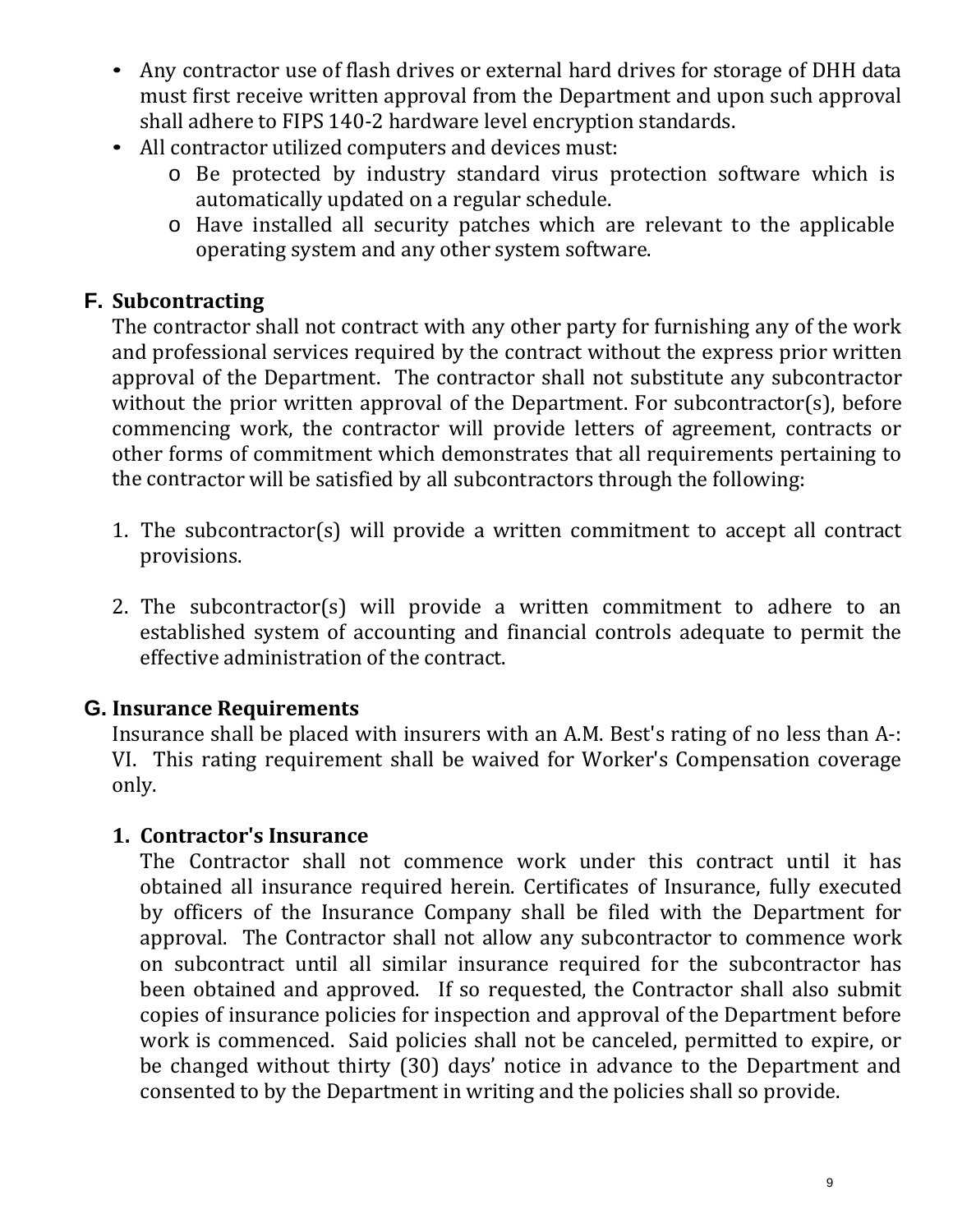#### **2. Compensation Insurance**

Before any work is commenced, the Contractor shall obtain and maintain during the life of the contract, Workers' Compensation Insurance for all of the Contractor's employees employed to provide services under the contract. In case any work is sublet, the Contractor shall require the subcontractor similarly to provide Workers' Compensation Insurance for all the latter's employees, unless such employees are covered by the protection afforded by the Contractor. In case any class of employees engaged in work under the contract at the site of the project is not protected under the Workers' Compensation Statute, the Contractor shall provide for any such employees, and shall further provide or cause any and all subcontractors to provide Employer's Liability Insurance for the protection of such employees not protected by the Workers' Compensation Statute.

#### **3. Commercial General Liability Insurance**

The Contractor shall maintain during the life of the contract such Commercial General Liability Insurance which shall protect Contractor, the Department, and any subcontractor during the performance of work covered by the contract from claims or damages for personal injury, including accidental death, as well as for claims for property damages, which may arise from operations under the contract, whether such operations be by the Contractor or by a subcontractor, or by anyone directly or indirectly employed by either of them, or in such a manner<br>as to impose liability to the Department. Such insurance shall name the as to impose liability to the Department. Department as additional insured for claims arising from or as the result of the operations of the Contactor or its subcontractors. In the absence of specific regulations, the amount of coverage shall be as follows: Commercial General Liability Insurance, including bodily injury, property damage and contractual liability, with combined single limits of \$1,000,000.

#### **4. Insurance Covering Special Hazards**

Special hazards as determined by the Department shall be covered by rider or riders in the Commercial General Liability Insurance Policy or policies herein elsewhere required to be furnished by the Contractor, or by separate policies of insurance in the amounts as defined in any Special Conditions of the contract included therewith.

#### **5. Licensed and Non-Licensed Motor Vehicles**

The Contractor shall maintain during the life of the contract, Automobile Liability Insurance in an amount not less than combined single limits of \$1,000,000 per occurrence for bodily injury/property damage. Such insurance shall cover the use of any non-licensed motor vehicles engaged in operations within the terms of the contract on the site of the work to be performed thereunder, unless such coverage is included in insurance elsewhere specified.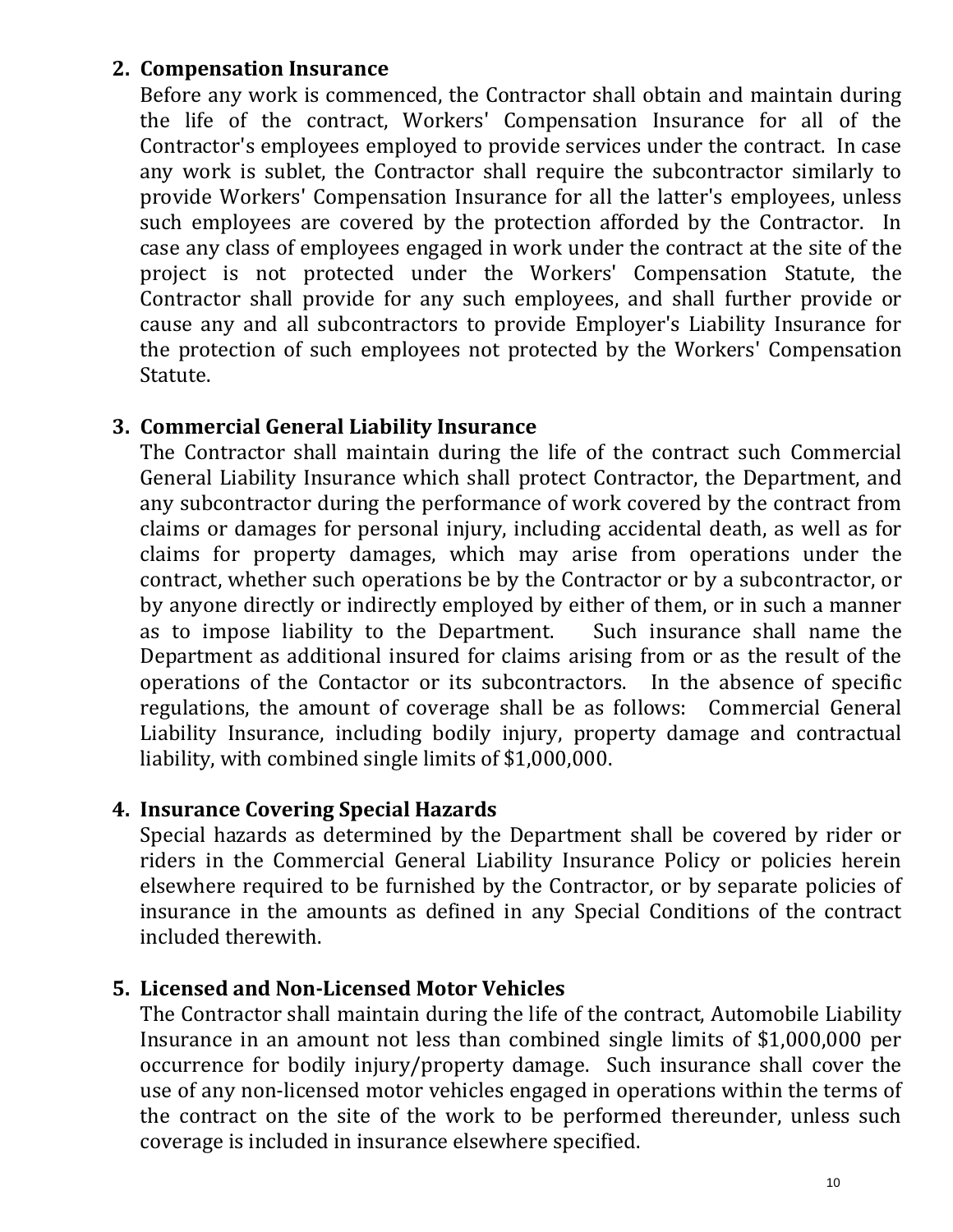#### **6. Subcontractor's Insurance**

The Contractor shall require that any and all subcontractors, which are not protected under the Contractor's own insurance policies, take and maintain insurance of the same nature and in the same amounts as required of the Contractor.

#### **H. Resources Available to Contractor**

The Office of the Secretary/Office of Management and Finance, Division of Fiscal Management will have an assigned staff member who will be responsible for primary oversight of the contract. This individual will schedule meetings to discuss progress of activities and problems identified.

- DHH shall make available to the contractor the following information within 20 but no more than 30 calendar days after fiscal year end:
	- o Capital additions with a cost of \$5,000 or more shall to be written up on forms that contractor specifies using the current report dated the previous year. The \$5,000 cut-off shall be used on all hospitals and centers.
	- o Transfers and retirements shall be written up on the contractor's specified forms.
	- o For special projects, DHH shall provide copies of all costs involved along with the contractor's certificate of payment including any change orders specifications and blueprints. These documents shall be available at the facility.

#### **I. Contract Monitor**

All work performed by the contract will be monitored by the contract monitor:

**Thomas Schulze**

**Department of Health and Hospitals Office Of The Secretary Division Of Fiscal Management 628 N 4th Street, 5th Floor Baton Rouge, LA 70802**

#### **J. Term of Contract**

The contract shall commence on or near the date approximated in the Schedule of Events. The term of this contract shall be for a period of 12 months. DHH reserves the right to renew or extend the contract for up to a maximum of 36 month the continuation of this contract shall be contingent upon the appropriation of funds by the legislature to fulfill the requirements of the contract.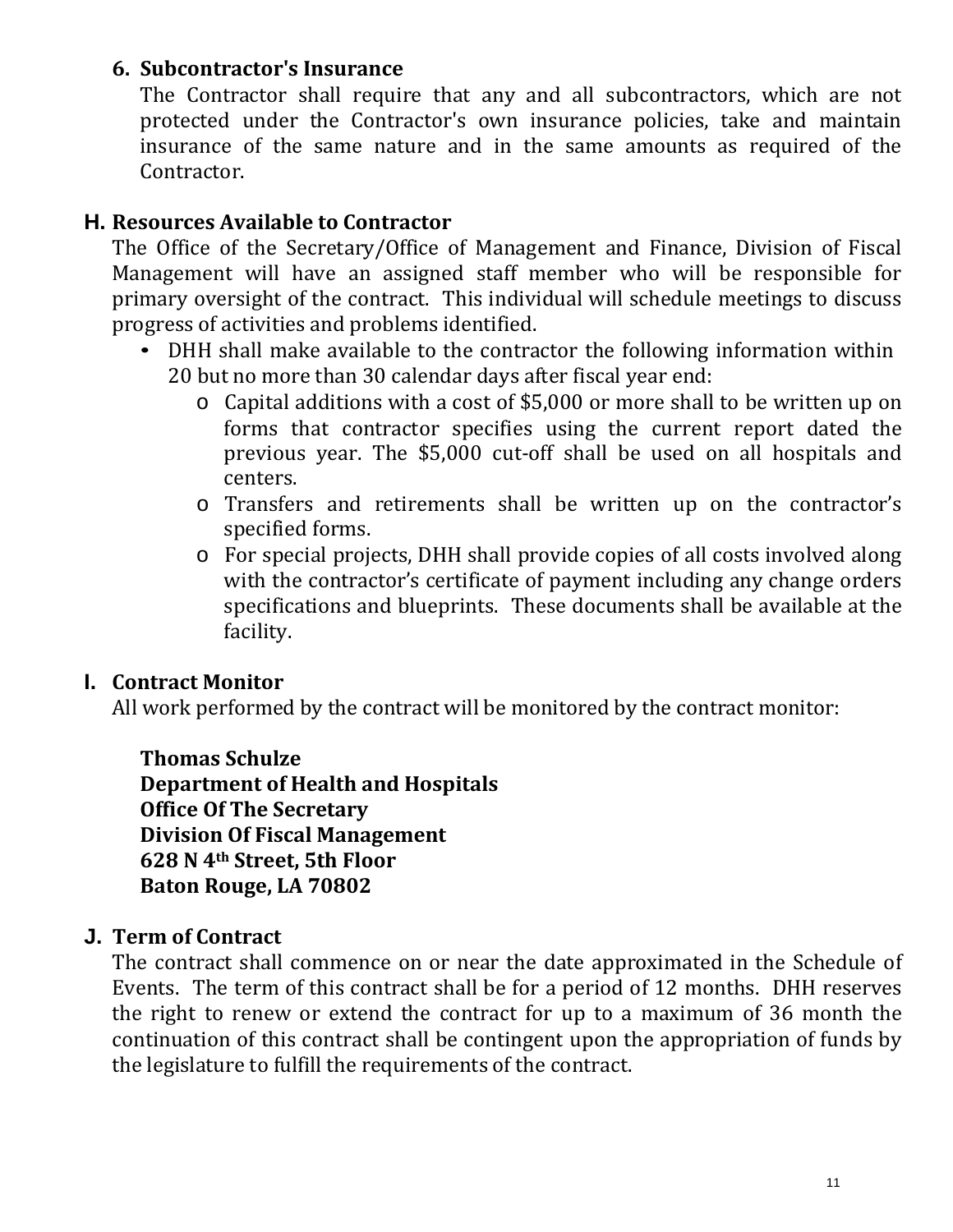#### **K. Payment Terms**

The contractor shall submit deliverables in accordance with established timelines and shall submit itemized invoices monthly or as defined in the contract terms. Payment of invoices is subject to approval of DHH Fiscal Management.

#### **III. PROPOSALS**

#### **A. General Information**

This section outlines the provisions which govern determination of compliance of each proposer's response to the RFP. The Department shall determine, at its sole discretion, whether or not the requirements have been reasonably met. Omissions of required information shall be grounds for rejection of the proposal by the Department.

#### **B. Contact After Solicitation Deadline**

After the date for receipt of proposals, no proposer-initiated contact relative to the solicitation will be allowed between the proposers and DHH until an award is made.

#### **C. Code of Ethics**

Proposers are responsible for determining that there will be no conflict or violation of the Ethics Code if their company is awarded the contract. The Louisiana Board of Ethics is the only entity which can officially rule on ethics issues.

#### **D. Rejection and Cancellation**

Issuance of this solicitation does not constitute a commitment by DHH to award a contract or contracts. The Department reserves the right to reject all proposals received in response to this solicitation.

In accordance with the provisions of R.S. 39:2182, in awarding contracts after August 15, 2010, any public entity is authorized to reject a proposal or bid from, or not award the contract to, a business in which any individual with an ownership interest of five percent or more, has been convicted of, or has entered a plea of guilty or nolo contendere to any state felony or equivalent federal felony crime committed in the solicitation or execution of a contract or bid awarded under the laws governing public contracts under the provisions of Chapter 10 of Title 38 of the Louisiana Revised Statutes of 1950, professional, personal, consulting, and social services procurement under the provisions of Chapter 16 of this Title, or the Louisiana Procurement Code under the provisions of Chapter 17 of this Title.

#### **E. Award Without Discussion**

The Secretary of DHH reserves the right to make an award without presentations by proposers or further discussion of proposals received.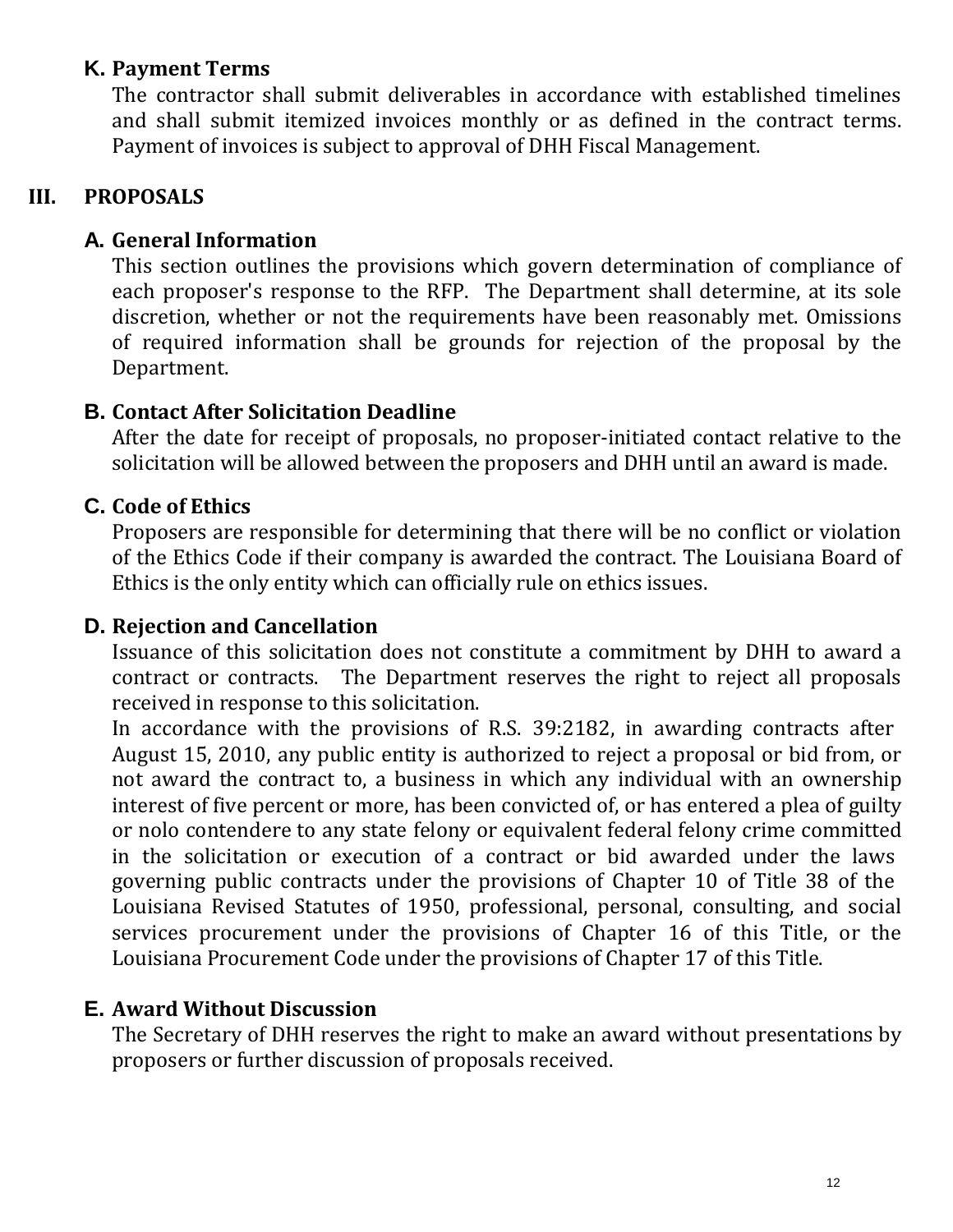#### **F. Assignments**

Any assignment, pledge, joint venture, hypothecation of right or responsibility to any person, firm or corporation should be fully explained and detailed in the proposal. Information as to the experience and qualifications of proposed Information as to the experience and qualifications of proposed subcontractors or joint ventures should be included in the proposal. In addition, written commitments from any subcontractors or joint ventures should be included as part of the proposal.

#### **G. Proposal Cost**

The proposer assumes sole responsibility for any and all costs associated with the preparation and reproduction of any proposal submitted in response to this RFP, and shall not include this cost or any portion thereof in the proposed contract price

#### **H. Errors and Omissions**

The State reserves the right to make corrections due to minor errors of proposer identified in proposals by State or the proposer. The State, at its option, has the right to request clarification or additional information from proposer.

#### **I. Ownership of Proposal**

All proposals become the property of the Department and will not be returned to the proposer. The Department retains the right to use any and all ideas or The Department retains the right to use any and all ideas or adaptations of ideas contained in any proposal received in response to this solicitation. Selection or rejection of the offer will not affect this right. Once a contract is awarded, all proposals will become subject to the Louisiana Public Records Act.

#### **J. Procurement Library/Resources Available To Proposer**

Relevant material related to this RFP will be posted at the following web address: <http://www.dhh.louisiana.gov/index.cfm/newsroom/detail/1775>

#### **K. Proposal Submission**

- 1. All proposals must be received by the due date and time indicated on the Schedule of Events. Proposals received after the due date and time will not be considered. It is the sole responsibility of each proposer to assure that its It is the sole responsibility of each proposer to assure that its proposal is delivered at the specified location prior to the deadline. Proposals which, for any reason, are not so delivered will not be considered.
- 2. Proposer **shall** submit one (1) original hard copy (The Certification Statement must have original signature signed in ink) and should submit one (1) electronic copy (cd or flash drive) of the entire proposal and 5 copies of the proposal. Proposer may provide one electronic copy of the Redacted (cd or flash drive).No facsimile or emailed proposals will be accepted. The cost proposal and financial statements should be submitted separately from the technical proposal; however, for mailing purposes, all packages may be shipped in one container.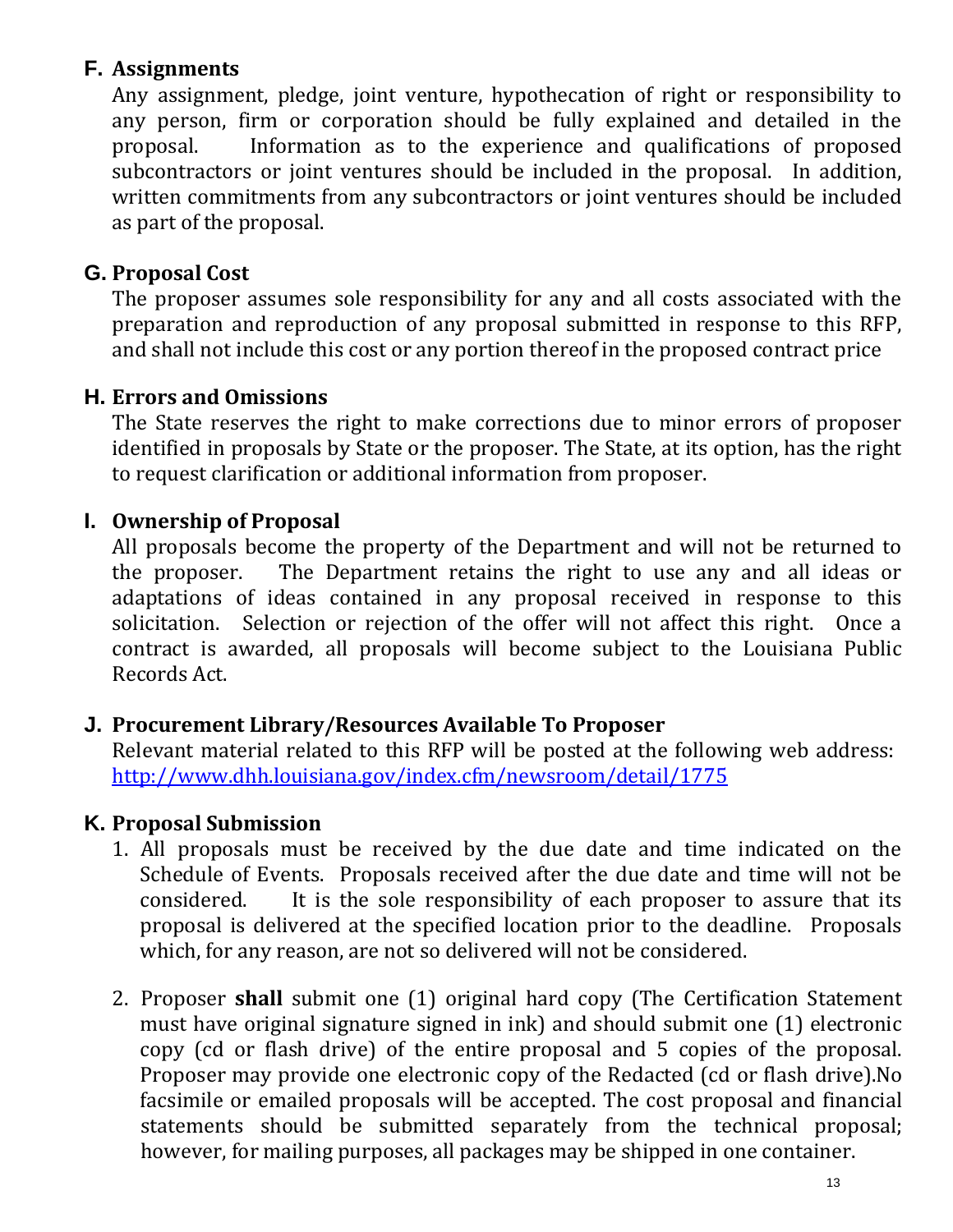#### **3. Proposals must be submitted via U.S. mail, courier or hand delivered to:**

If courier mail or hand delivered: Mary Fuentes Department of Health and Hospitals Division of Contracts and Procurement Support 628 N 4th Street, 5th Floor Baton Rouge, LA 70802

#### **If delivered via US Mail:**

Mary Fuentes Department of Health and Hospitals Division of Contracts and Procurement Support P.O. Box 1526 Baton Rouge, LA 70821-1526

#### **L. Proprietary and/or Confidential Information**

1. Pursuant to the Louisiana Public Records Act (La. R.S. 44:1 et. seq.), all public proceedings, records, contracts, and other public documents relating to this RFP shall be open to public inspection. Proposers should refer to the Louisiana Public Records Act for further clarification.

#### **M. Proposal Format**

- 1. An item-by-item response to the Request for Proposals is requested.
- 2. There is no intent to limit the content of the proposals, and proposers may include any additional information deemed pertinent. Emphasis should be on simple, straightforward and concise statements of the proposer's ability to satisfy the requirements of the RFP.

#### **N. Requested Proposal Outline:**

- Introduction/Administrative Data
- Work Plan/Project Execution
- Relevant Corporate Experience
- Personnel Qualifications
- Additional Information
- Corporate Financial Condition
- Cost and Pricing Analysis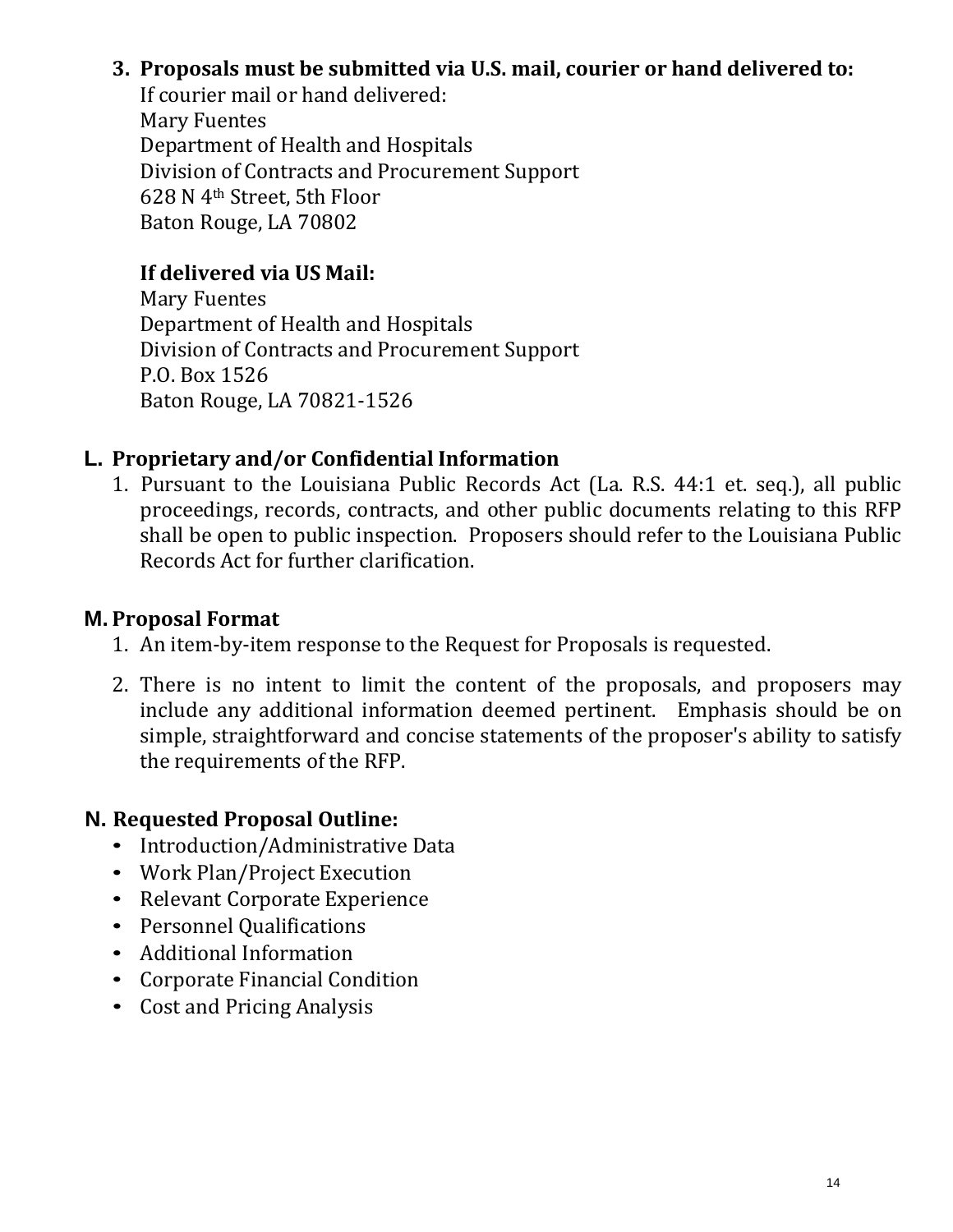#### **O. Proposal Content**

- 1. Proposals should include information that will assist the Department in determining the level of quality and timeliness that may be expected. The determining the level of quality and timeliness that may be expected. Department shall determine, at its sole discretion, whether or not the RFP provisions have been reasonably met. The proposal should describe the provisions have been reasonably met. background and capabilities of the proposer, give details on how the services will be provided, and shall include a breakdown of proposed costs. Work samples may be included as part of the proposal.
- 2. Proposals should address how the proposer intends to assume complete responsibility for timely performance of all contractual responsibilities in accordance with federal and state laws, regulations, policies, and procedures.
- 3. Proposals should define proposer's functional approach in providing services and identify the tasks necessary to meet the RFP requirements of the provision of services, as outlined in Section II.

#### **4. Introduction/Administrative Data**

- a. The introductory section should contain summary information about the proposer's organization. This section should state proposer's knowledge and understanding of the needs and objectives of DHH Office of the Secretary/Office of Management and Finance, Division of Fiscal Management as related to the scope of this RFP. It should further cite its ability to satisfy provisions of the Request for Proposal.
- b. This introductory section should include a description of how the proposer's organizational components communicate and work together in both an administrative and functional capacity from the top down. This section should contain a brief summary setting out the proposer's management philosophy including, but not limited to, the role of Quality Control, Professional Practices, Supervision, Distribution of Work and Communication Systems. This section should include an organizational chart displaying the proposer's overall structure.
- c. This section should also include the following information:
	- Location of Administrative Office with Full Time Personnel, include all office locations (address) with full time personnel.
	- ii. Name and address of principal officer;<br>iii. Name and address for purpose of issui
	- iii. Name and address for purpose of issuing checks and/or drafts;<br>iv. For corporations, a statement listing name(s) and addres
	- For corporations, a statement listing name(s) and address(es) of principal owners who hold five percent interest or more in the corporation.
	- v. If out-of-state proposer, give name and address of local representative; if none, so state;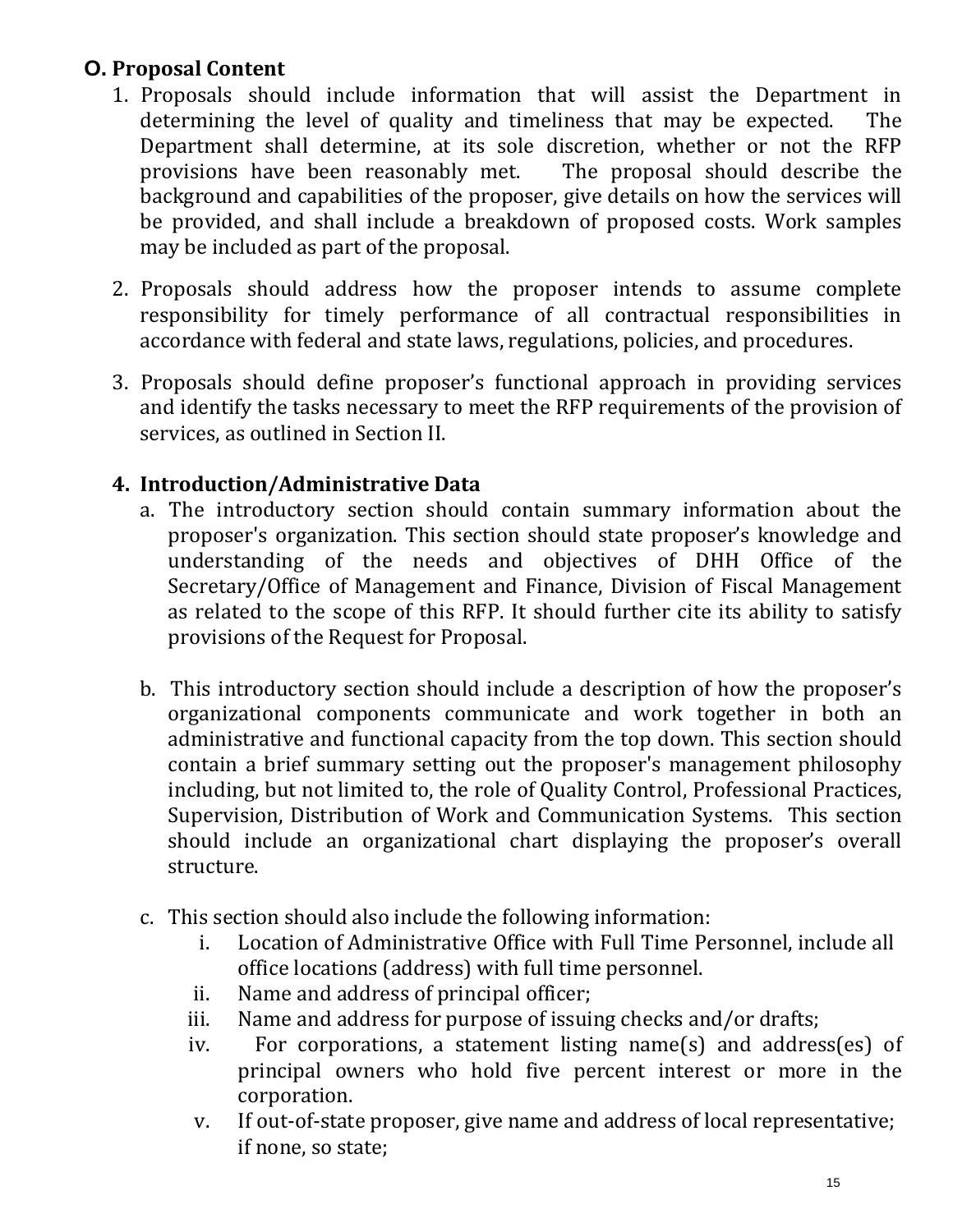- vi. If any of the proposer's personnel named is a current or former Louisiana state employee, indicate the Agency where employed, position, title, termination date, and social security number;
- vii. If the proposer was engaged by DHH within the past twenty-four (24) months, indicate the contract number and/or any other information available to identify the engagement; if not, so state; and
- viii. Proposer's state and federal tax identification numbers.<br>ix. Veteran/Hudson Initiative: Proposer should
- ix. Veteran/Hudson Initiative: Proposer should demonstrate participation in Veteran Initiative and Hudson Initiative Small Entrepreneurships or explanation if not applicable. (See Attachment I)
- d. The following information must be included in the proposal:
	- Certification Statement: The proposer must sign and submit an original Certification Statement (See Attachment II).

#### **5. Plan/Project Execution**

The proposer should articulate an understanding of, and ability to effectively implement, services as outlined within Section II of the RFP. In this section the proposer should state the approach it intends to use in achieving each objective of the project as outlined, including a project work plan and schedule for implementation. In particular, the proposer should:

- a. Provide a written explanation of the organizational structures of both operations and program administration, and how those structures will support service implementation. Individual components should include plans for supervision, training, technical assistance, as well as collaboration as appropriate.
- b. Provide a strategic overview including all elements to be provided.
- c. Demonstrate an ability to hire staff with the necessary experience and skill set that will enable them to effectively meet the needs of consumers served.
- d. Provide evidence that the Proposer has the expertise to complete a year cycle of depreciation with additions, changes, and deletions to be reported and consolidated.
- e. Demonstrate an understanding of, and ability to implement, the various types of organizational strategies to be integrated within the day to day operations, which are critical in organizing their functioning and maximizing productivity.
- f. Demonstrate knowledge of services to be provided and effective strategies to achieve objectives and effective service delivery.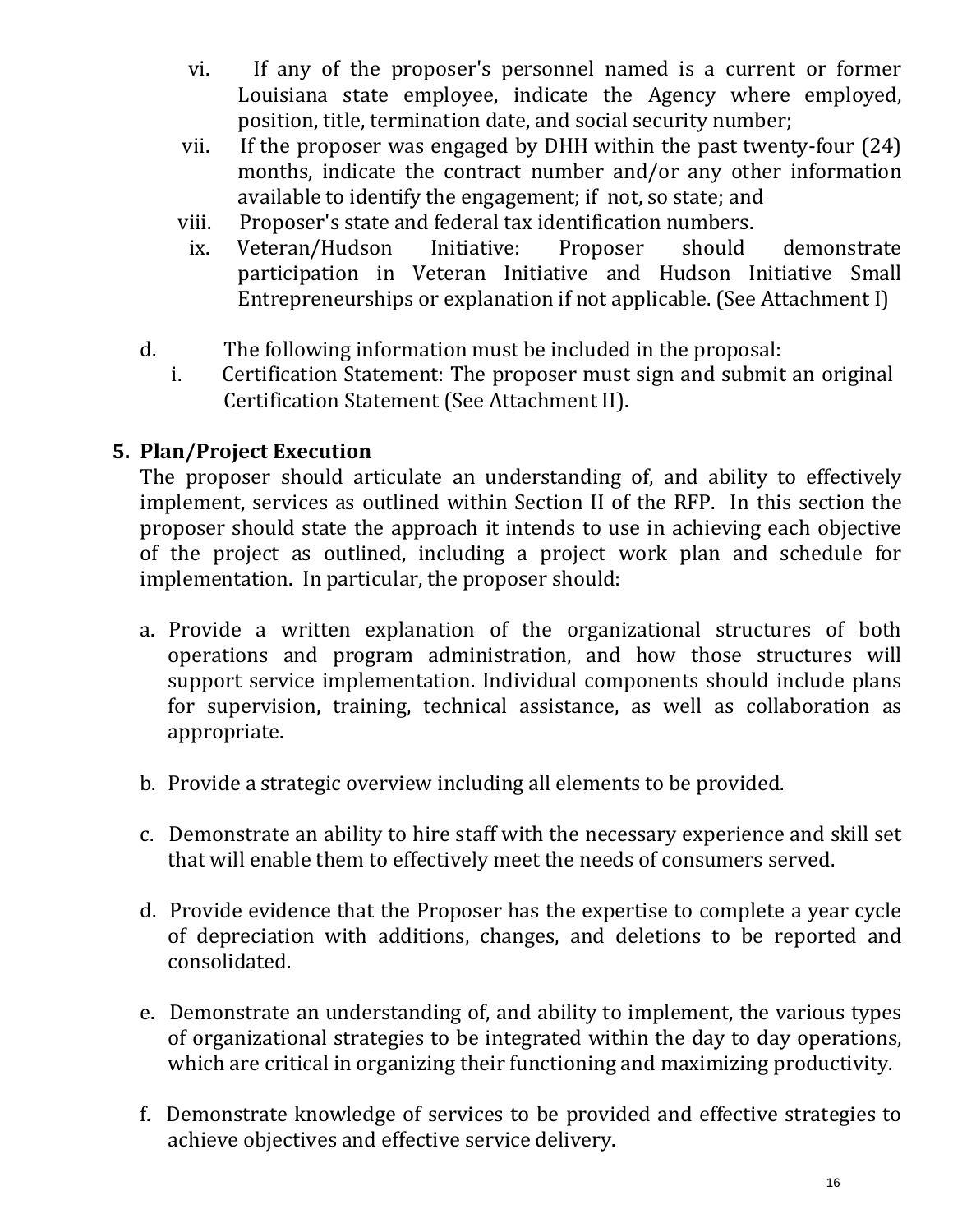- g. Describe approach and strategy for project oversight and management.
- h. Articulate the need for, and the ability to implement, a plan for continuous quality improvement; this includes (but is not limited to) reviewing the quality of services provided and staff productivity.
- i. Demonstrate an understanding of and ability to implement data collection as needed.
- j. Explain processes that will be implemented in order to complete all tasks and phases of the project in a timely manner, as outlined within Section II.
- k. Articulate the ability to develop and implement an All Hazards Response plan in the event of an emergency event.
- l. Refer to specific documents and reports that can be produced as a result of completing tasks, to achieve the requested deliverables.
- m. Identify all assumptions or constraints on tasks.
- n. Discuss what flexibility exists within the work plan to address unanticipated problems which might develop during the contract period.
- o. If the proposer intends to subcontract for portions of the work, include specific designations of the tasks to be performed by the subcontractor.
- p. Document procedures to protect the confidentiality of records in DHH databases, including records in databases that may be transmitted electronically via e-mail or the Internet.

#### **6. Relevant Corporate Experience**

a. The proposal should indicate the proposer's firm has a record of prior successful experience in the implementation of the services sought through<br>this RFP. Proposers should include statements specifying the extent of Proposers should include statements specifying the extent of responsibility on prior projects and a description of the projects scope and similarity to the projects outlined in this RFP. All experience under this section should be in sufficient detail to allow an adequate evaluation by the Department. The proposer should have, within the last 24 months prior to proposal submission date, implemented a similar type project. Proposers proposal submission date, implemented a similar type project. should give at least two customer references for projects implemented in at least the last 24 months. References should include the name, email address and telephone number of each contact person.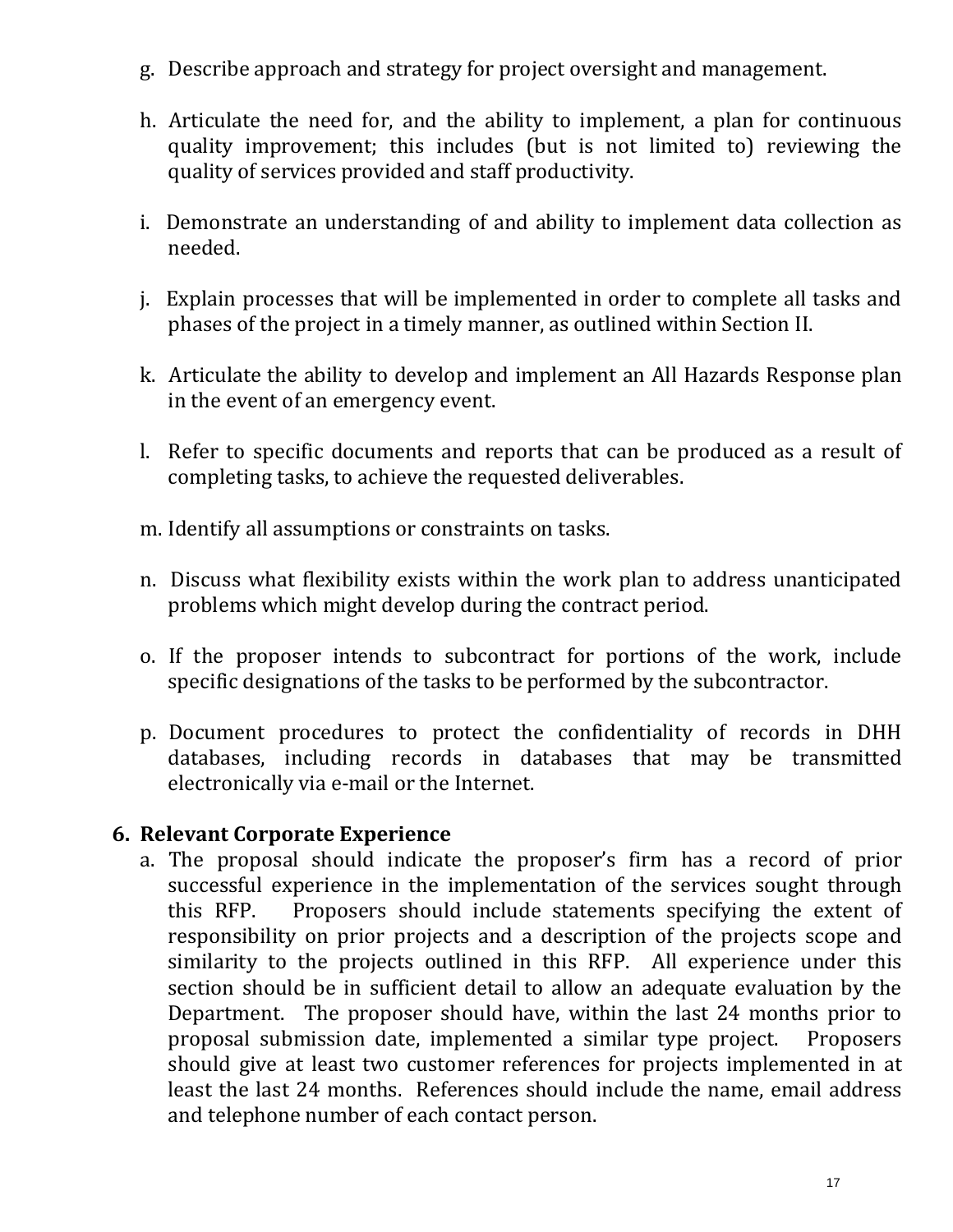b. In this section, a statement of the proposer's involvement in litigation that could affect this work should be included. If no such litigation exists, proposer should so state.

#### **7. Personnel Qualifications**

- a. The purpose of this section is to evaluate the relevant experience, resources, and qualifications of the proposed staff to be assigned to this project. The experience of proposer's personnel in implementing similar services to those to be provided under this RFP will be evaluated. The adequacy of personnel for the proposed project team will be evaluated on the basis of project tasks assigned, allocation of staff, professional skill mix, and level of involvement of personnel.
- b. Proposers should state job responsibilities, workload and lines of supervision. An organizational chart identifying individuals and their job titles and major job duties should be included. The organizational chart should show lines of responsibility and authority.
- c. Job descriptions, including the percentage of time allocated to the project and the number of personnel should be included and should indicate minimum education, training, experience, special skills and other qualifications for each staff position as well as specific job duties identified in the proposal. Job desciptions should indicate if the position will be filled by a sub-contractor.
- d. Key personnel and the percentage of time directly assigned to the project should be identified.
- e. Résumés of all known personnel should be included. Resumes of proposed personnel should include, but not be limited to:
	- Experience with proposer,
	- Previous experience in projects of similar scope and size.
	- Educational background, certifications, licenses, special skills, etc.
- f. If subcontractor personnel will be used, the proposer should clearly identify these persons, if known, and provide the same information requested for the proposer's personnel.

#### **8. Additional Information**

As an appendix to its proposal, if available, proposers should provide copies of any policies and procedures manuals applicable to this contract, inclusive of organizational standards or ethical standards. This appendix should also include<br>a copy of proposer's All Hazards Response Plan, if available. a copy of proposer's All Hazards Response Plan, if available.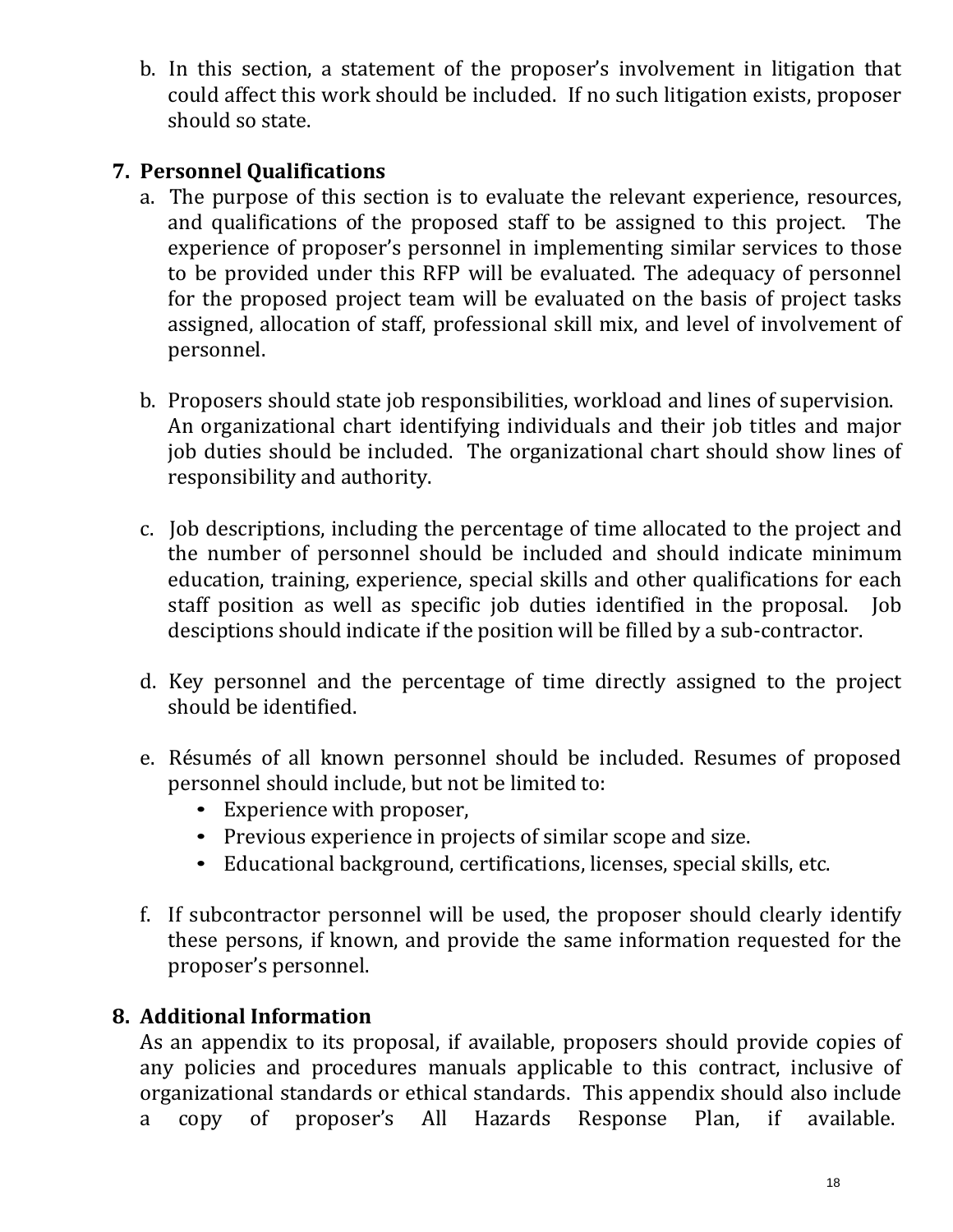#### **9. Corporate Financial Condition**

- a. The organization's financial solvency will be evaluated. The proposer's ability to demonstrate adequate financial resources for performance of the contract or the ability to obtain such resources as required during performance under this contract will be considered.
- b. Proposal should include for each of the last three (3) years, copies of financial statements, preferably audited, including at least a balance sheet and profit and loss statement, or other appropriate documentation which would demonstrate to the Department the proposer's financial resources sufficient to conduct the project.

#### **10. Cost and Pricing Analysis**

- a. Proposer shall specify costs for performance of Phase 1 and Phase II of the contract. Proposal shall include all anticipated costs of successful implementation of all deliverables outlined.
- b. Proposers shall submit the breakdown in the same format as the attached sample cost template form (See Attachment V) for each Fiscal Year of the contract.

#### **P. Evaluation Criteria**

The following criteria will be used to evaluate proposals:

- 1. Evaluations will be conducted by a Proposal Review Committee.
- 2. Evaluations of the financial statements will be conducted by a member of the DHH Fiscal Division.
- 3. Scoring will be based on a possible total of 100 points. The proposal with the highest total score will be recommended for award.

#### **4. Cost Evaluation:**

- a. The proposer with the lowest total cost for Phase I and Phase II for all 3 years shall receive 25 points. Other proposers shall receive points for cost based upon the following formula:
	- $CPS = (LPC/PC)^* 25$
	- CPS = Cost Proposal Score
	- LPC = Lowest Proposal Cost of all proposers
	- PC = Individual Proposal Cost
- b. The assignment of the 25 points based on the above formula will be calculated by a member of the DHH Contracts Office staff.

#### **5. Evaluation Criteria and Assigned Weights:**

| <b>Evaluation Criteria</b>        | <b>Assigned Weight</b> |
|-----------------------------------|------------------------|
| Introduction/Understanding of RFP | 5                      |
| Work Plan/Project Execution       | 20                     |
| Corporate Experience              | 15                     |
| <b>Qualification of Personnel</b> | 20                     |
| <b>Financial Statements</b>       | 5                      |
| Cost                              | 25                     |
| Veteran and Hudson Initiatives    | 10                     |
| <b>Total</b>                      | 100                    |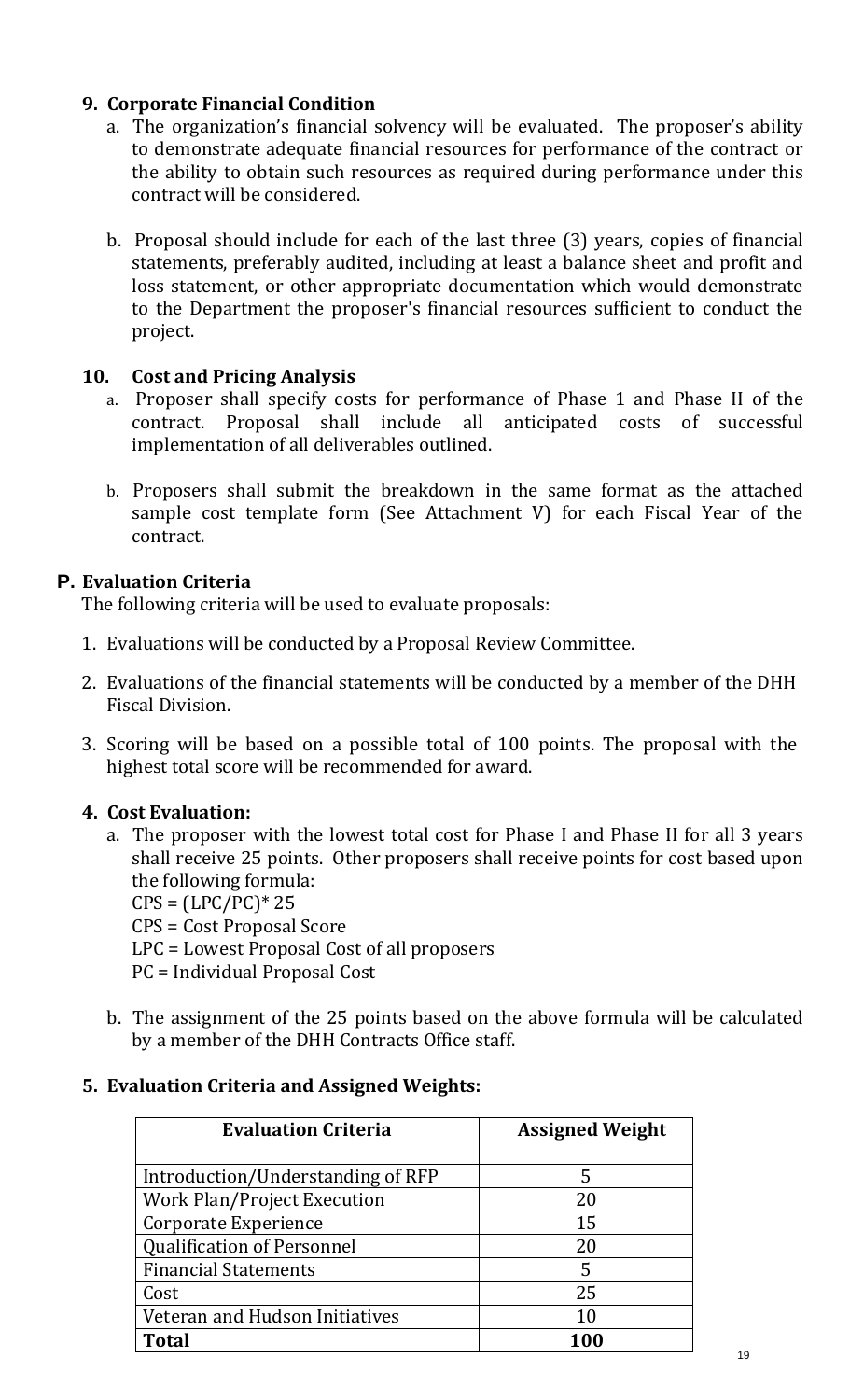#### **Q. On-Site Presentations/Demonstrations**

Not required for this RFP

#### **R. Announcement of Award**

The Department will award the contract to the proposer with the highest graded proposal and deemed to be in the best interest of the Department. All proposers will be notified of the contract award. The Department will notify the successful proposer and proceed to negotiate contract terms.

#### **IV. CONTRACTUAL INFORMATION**

- A. The contract between DHH and the Contractor shall include the standard DHH contract form (CF-1/attached) including a negotiated scope of work, the RFP and its amendments and addenda, and the Contractor's proposal. The attached CF-1 contains basic information and general terms and conditions of the contract to be awarded.
- B. Mutual Obligations and Responsibilities: The state requires that the mutual obligations and responsibilities of DHH and the successful proposer be recorded in a written contract. While final wording will be resolved at contract time, the intent of the provisions will not be altered and will include all provisions as specified in the attached CF-1 (Attachment III).
- C. Retainage the Department shall secure a retainage of 50% from all billings under the contract as surety for performance. On successful completion of contract deliverables, the retainage amount may be released on an annual basis. Within ninety (90) days of the termination of the contract, if the contractor has performed the contract services to the satisfaction of the Department and all invoices appear to be correct, DHH shall release all retained amounts to the contractor.
- D. In addition, to terms of the CF-1 and supplements, the following will be incorporated into the contract awarded through this RFP:
	- 1. Personnel Assignments: The Contractor's key personnel assigned to this contract shall not be replaced without the written consent of the Department. Such consent shall not be unreasonably withheld or delayed provided an equally qualified replacement is offered. Key personnel for these purposes will be determined during contract negotiation.
	- 2. Force Majeure: The contractor and the Department are excused from performance under contract for any period they may be prevented from performance by an Act of God, strike, war, civil disturbance, epidemic or court order.
	- 3. Order of Precedence: The contract shall, to the extent possible, be construed to give effect to all provisions contained therein; however, where provisions conflict, the intent of the parties shall be determined by giving a first priority to provisions of the contract excluding the RFP and the proposal; second priority to the provisions of the RFP; and third priority to the provisions of the proposal.
	- 4. Entire Agreement: This contract, together with the RFP and addenda issued thereto by the Department, the proposal submitted by the contractor in response to the Department's RFP, and any exhibits specifically incorporated herein by reference constitute the entire agreement between the parties with respect o the subject matter.
	- 5. Board Resolution/Signature Authority: The contractor, if a corporation, shall secure and attach to the contract a formal Board Resolution indicating the signatory to the contract is a corporate representative and authorized to sign said contract. contract. 20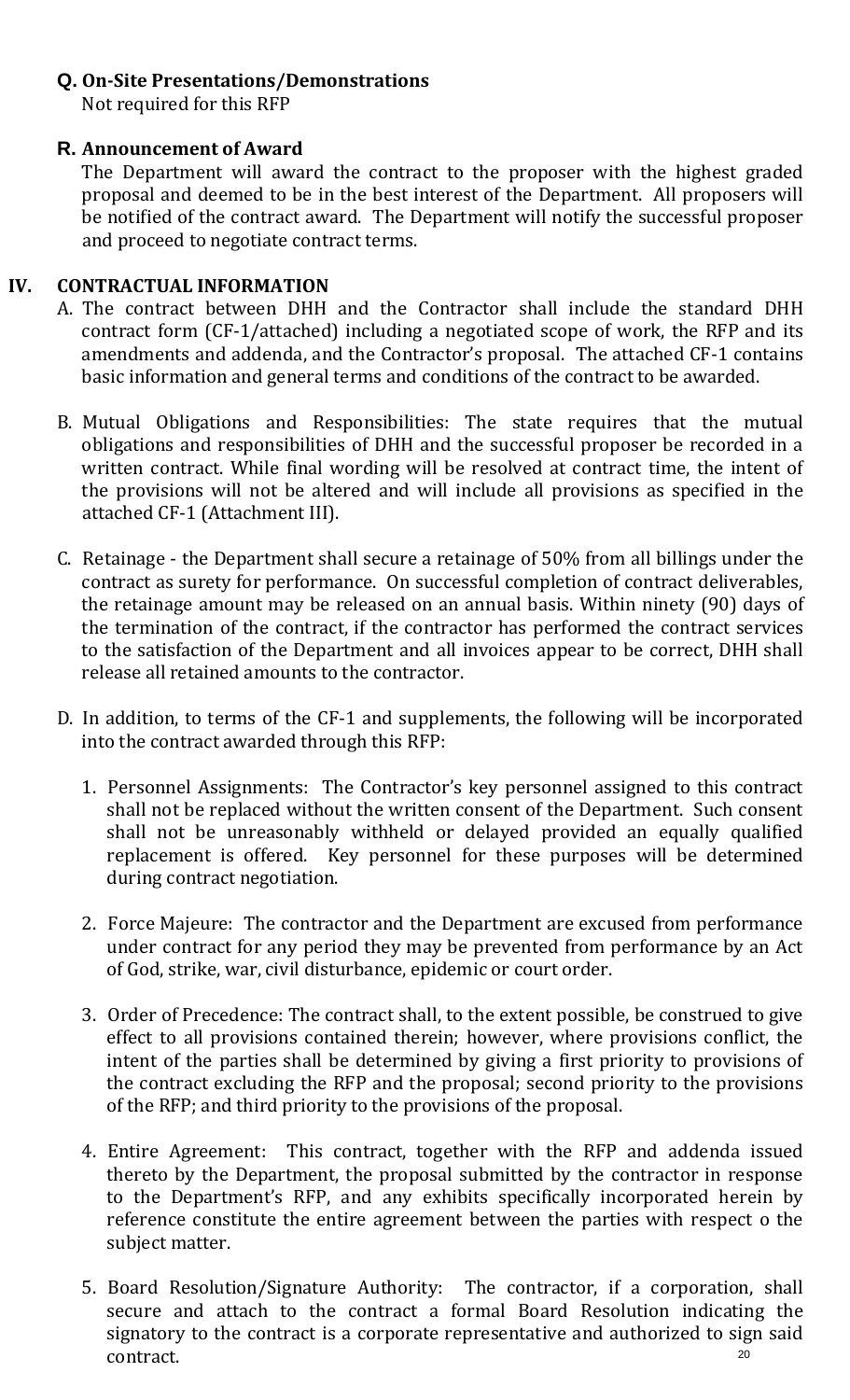- 6. Warranty to Comply with State and Federal Regulations: The contractor shall warrant that it shall comply with all state and federal regulations as they exist at the time of the contract or as subsequently amended.
- 7. Warranty of Removal of Conflict of Interest: The contractor shall warrant that it, its officers, and employees have no interest and shall not acquire any interest, direct or indirect, which conflicts in any manner or degree with the performance of services hereunder. The contractor shall periodically inquire of its officers and employees concerning such conflicts, and shall inform the Department promptly of any potential conflict. The contractor shall warrant that it shall remove any conflict of interest prior to signing the contract.
- 8. If the contractor is a corporation, the following requirement must be met prior to execution of the contract:
	- a. If a for-profit corporation whose stock is not publicly traded-the contractor must file a Disclosure of Ownership form with the Louisiana Secretary of State.
	- b. If the contractor is a corporation not incorporated under the laws of the State of Louisiana-the contractor must obtain a Certificate of Authority pursuant to R.S. 12:301-302 from the Louisiana Secretary of State.
	- c. The contractor must provide written assurance to the agency from contractor's legal counsel that the contractor is not prohibited by its articles of incorporation, bylaws or the laws under which it is incorporated from performing the services required under the contract.

#### **Attachments:**

- I. Veteran and Hudson Initiatives<br>II. Certification Statement
- II. Certification Statement<br>III. DHH Standard Contract
- III. DHH Standard Contract Form (CF-1)<br>IV. HIPAA BAA
- IV. HIPAA BAA
- V. Cost Worksheet Template<br>VI. List of Current Facilities
- List of Current Facilities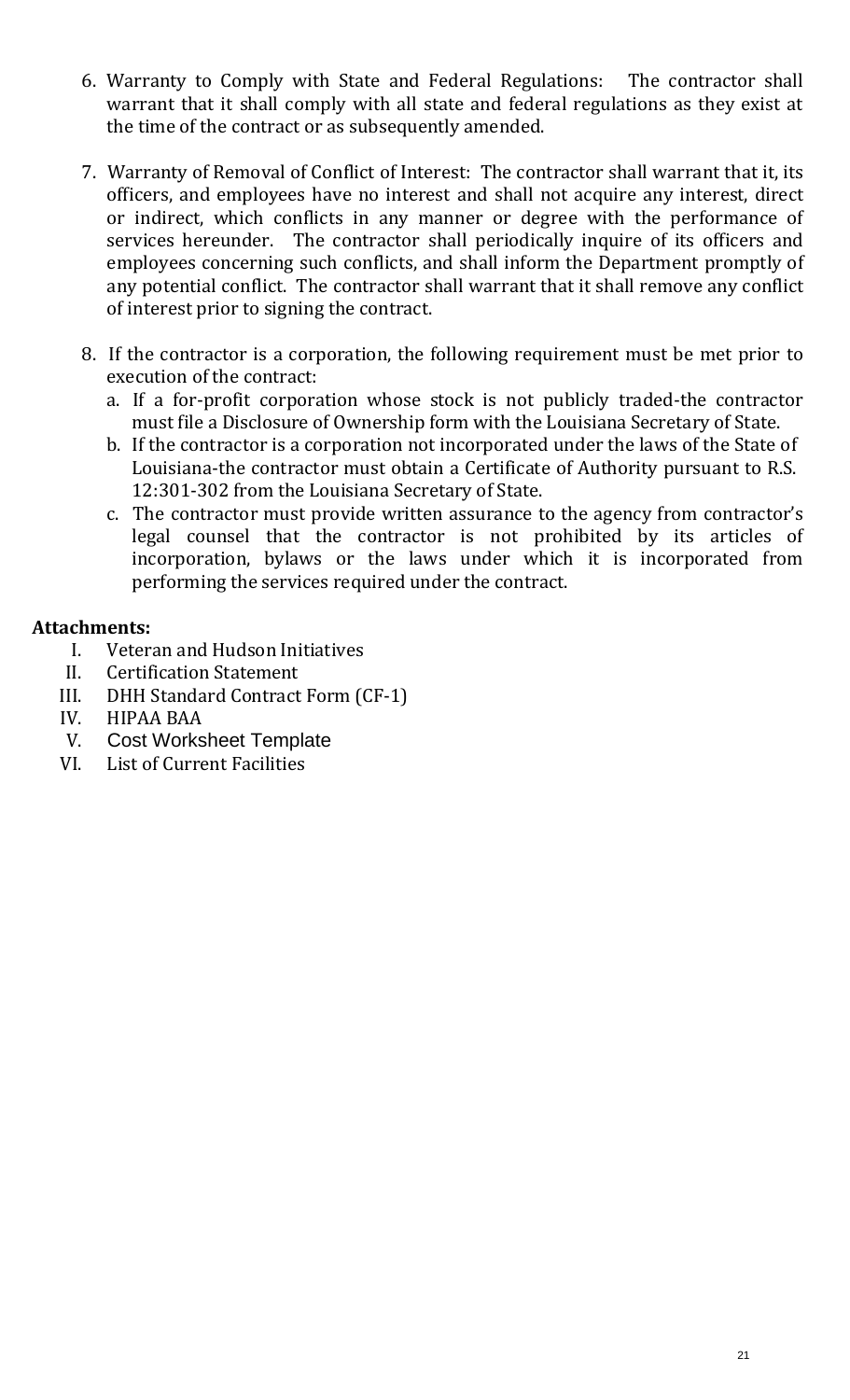#### **Veteran-Owned And Service-Connected Small Entrepreneurships (Veteran Initiatives) And Louisiana Imitative For Small Entrepreneurships (Hudson Initiative) Programs**

#### *Participation of Veteran Initiative and Hudson Initiative small entrepreneurships will be scored as part of the technical evaluation.*

The State of Louisiana Veteran and Hudson Initiatives are designed to provide additional opportunities for Louisiana-based small entrepreneurships (sometimes referred to as LaVet's and SE's respectively) to participate in contracting and procurement with the state. Connected Disabled Veteran-Owned small entrepreneurship (LaVet) and a Louisiana Initiative for Small Entrepreneurships (Hudson Initiative) small entrepreneurship are businesses that have been certified by the Louisiana Department of Economic Development. All eligible vendors are encouraged to become<br>certified. 0ualification requirements and online certification are available at Qualification requirements and online certification are [https://smallbiz.louisianaforward.com/index\\_2.asp.](https://smallbiz.louisianaforward.com/index_2.asp)

Ten percent (10%) of the total evaluation points on this RFP are reserved for proposers who are themselves a certified Veteran or Hudson Initiative small entrepreneurship or who will engage the participation of one or more certified Veteran or Hudson Initiatives small entrepreneurships as subcontractors.

Reserved points shall be added to the applicable proposers' evaluation score as follows:

#### **ProposerStatusandReservedPoints**

- Proposer is a certified small entrepreneurship: Full amount of the reserved points
- Proposer is not <sup>a</sup> certified small entrepreneurship but has engaged one or more certified small entrepreneurships to participate as subcontractors or distributors. Points will be allocated based on the following criteria:
	- -the number of certified small entrepreneurships to be utilized
	- -the experience and qualifications of the certified small entrepreneurship(s)
	- -the anticipated earnings to accrue to the certified small entrepreneurship(s)

If a proposer is not a certified small entrepreneurship as described herein, but plans to use certified small entrepreneurship(s), proposer shall include in their proposal the names of their certified Veteran Initiative or Hudson Initiative small entrepreneurship subcontractor(s), a description of the work each will perform, and the dollar value of each subcontract.

During the term of the contract and at expiration, the Contractor will also be required to report Veteran-Owned and Service-Connected Disabled Veteran-Owned and Hudson Initiative small entrepreneurship subcontractoror distributor participation and the dollar amount of each.

The statutes (R.S 39:2171 et*. seq.)* concerning the Veteran Initiative may be viewed at <http://legis.la.gov/lss/lss.asp?doc=671504> and the statutes (R.S 39:2001 *et. seq.)* concerning the Hudson Initiative may be viewed at:

[http://legis.la.gov/lss/lss.asp?doc=96265](http://legis.la.gov/lss/lss.asp?doc=96265%20) The rules for the Veteran Initiative (LAC 19: VII. Chapters 11 and 15) and for the Hudson Initiative (LAC 19: VIII Chapters 11 and 13) may be viewed at <http://www.doa.louisiana.gov/osp/se/se.htm>

A current list of certified Veteran-Owned and Service-Connected Disabled Veteran-Owned and Hudson Initiative small entrepreneurships may be obtained from the Louisiana Economic Development Certification System at [https://smallbiz.louisianaforward.com/index\\_2.asp.](https://smallbiz.louisianaforward.com/index_2.asp) Additionally, a list of Hudson and Veteran Initiative small entrepreneurships, which have been certified by the Louisiana Department of Economic Development and who have opted to register in the State of Louisiana LaGov Supplier Portal<br>https://lagoverpvendor.doa.louisiana.gov/irj/portal/anonymous?guest user=self reg may be accessed [https://lagoverpvendor.doa.louisiana.gov/irj/portal/anonymous?guest\\_user=self\\_reg](https://lagoverpvendor.doa.louisiana.gov/irj/portal/anonymous?guest_user=self_reg) may be accessed<br>from the State of Louisiana Procurement and Contract (LaPAC) Network from the State of Louisiana Procurement and Contract (LaPAC) Network [http://wwwprd1.doa.louisiana.gov/osp/lapac/vendor/srchven.cfm. W](http://wwwprd1.doa.louisiana.gov/osp/lapac/Vendor/srchven.cfm)hen using this site, determine the search criteria (i.e. alphabetized list of all certified vendors, by commodities, etc.) and select SmallE, VSE, or DVSE.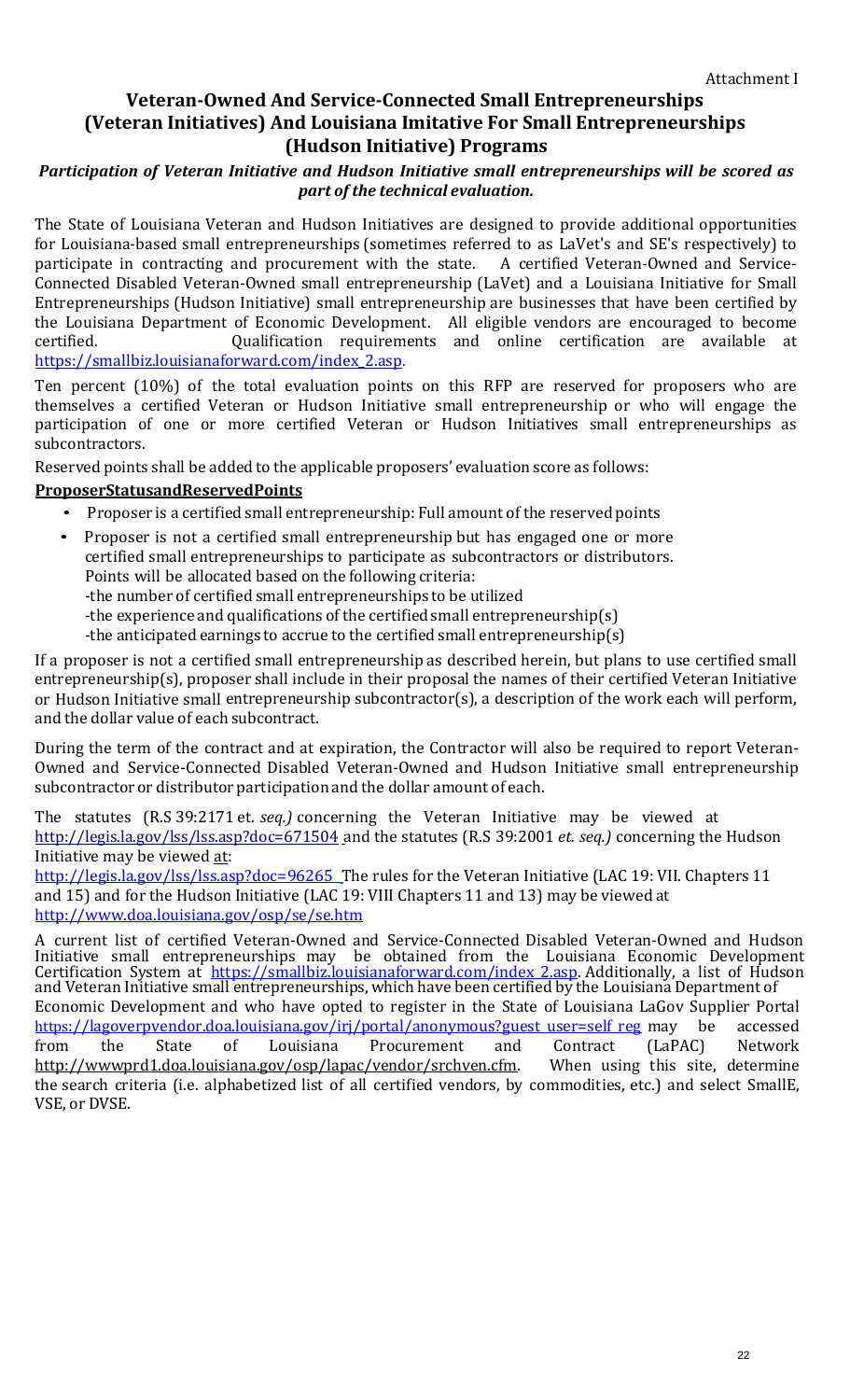### **CERTIFICATION STATEMENT**

The undersigned hereby acknowledges she/he has read and understands all requirements and specifications of the Request for Proposals (RFP), including attachments.

**OFFICIAL CONTACT:** The State requests that the Proposer designate one person to receive all documents and the method in which the documents are best delivered. Identify the Contact name and fill in the information below: (Print Clearly)

| <b>Date</b>                      |  |
|----------------------------------|--|
|                                  |  |
| <b>Official Contact Name</b>     |  |
|                                  |  |
| <b>Email Address</b>             |  |
|                                  |  |
| <b>Fax Number with Area Code</b> |  |
|                                  |  |
| <b>Telephone Number</b>          |  |
|                                  |  |
| <b>Street Address</b>            |  |
|                                  |  |
| City, State, and Zip             |  |

Proposer certifies that the above information is true and grants permission to the Department to contact the above named person or otherwise verify the information I have provided.

By its submission of this proposal and authorized signature below, proposer certifies that:

- 1. The information contained in its response to this RFP is accurate;
- 2. Proposer complies with each of the mandatory requirements listed in the RFP and will meet or exceed the functional and technical requirements specified therein;.
- 3. Proposer accepts the procedures, evaluation criteria, mandatory contract terms and conditions, and all other administrative requirements set forth in this RFP.
- 4. Proposer's technical and cost proposals are valid for at least 90 days from the date of proposer's signature below;
- 5. Proposer understands that if selected as the successful Proposer, he/she will have 14 day's calendar days from the date of delivery of initial contract in which to complete contract negotiations, if any, and execute the final contract document. The Department has the option to waive this deadline if actions or inactions by the Department cause the delay.
- 6. Proposer certifies, by signing and submitting a proposal for \$25,000 or more, that their company, any subcontractors, or principals are not suspended or debarred by the General Services Administration (GSA) in accordance with the requirements in OMB Circular A-133. (A list of parties who have been suspended or debarred can be viewed via the internet at https://www.sam.gov).

#### **Authorized Signature:**

| Original Signature Only: Electronic or Photocopy Signature are NOT Allowed |  |
|----------------------------------------------------------------------------|--|
|----------------------------------------------------------------------------|--|

#### **Print Name:**

**Title:**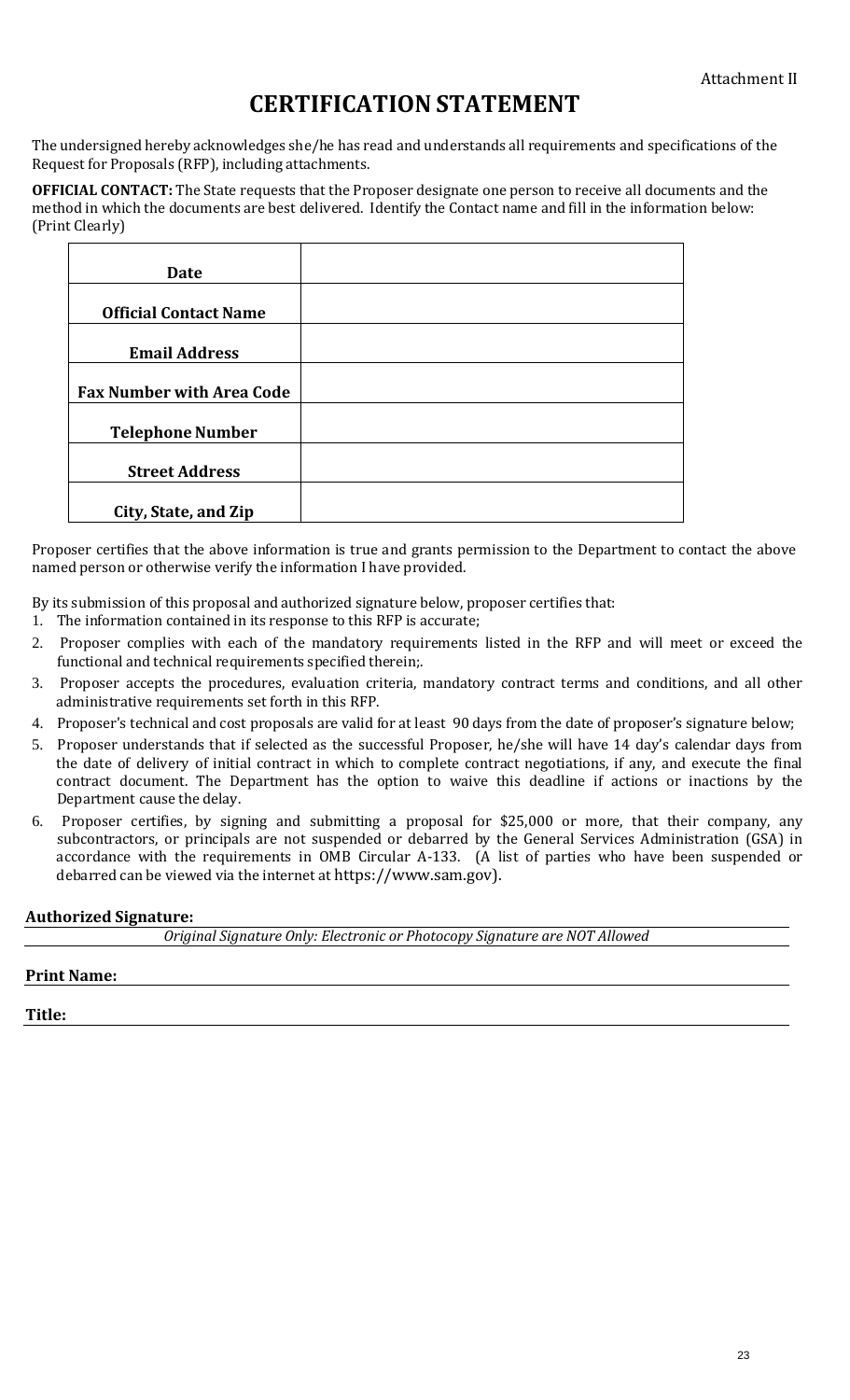24

Revised: 2011-06 **DEPARTMENT OF HEALTH AND HOSPITALS DHH:**

**Agency #**

|    | <b>Personal Services</b>                             | <b>Professional Services</b> | <b>Consulting Services</b> |    | <b>Social Services</b>                                           |                          |                      |
|----|------------------------------------------------------|------------------------------|----------------------------|----|------------------------------------------------------------------|--------------------------|----------------------|
| 1) | <b>Contractor (Legal Name if Corporation)</b>        |                              |                            | 5) | Federal Employer Tax ID# or Social Security #                    | (Must be 11 Digits)      |                      |
| 2) | <b>Street Address</b>                                |                              |                            | 6) | Parish(es) Served                                                |                          |                      |
|    | City                                                 | <b>State</b>                 | <b>Zip Code</b>            | 7) | <b>License or Certification #</b>                                |                          |                      |
| 3) | <b>Telephone Number</b>                              |                              |                            | 8) | <b>Contractor Status</b>                                         |                          |                      |
| 4) | <b>Mailing Address (if different)</b>                |                              |                            |    | Subrecipient:<br>Corporation:<br>For Profit:<br>Publicly Traded: | Yes<br>Yes<br>Yes<br>Yes | No<br>No<br>No<br>No |
|    | City                                                 | <b>State</b>                 | <b>Zip Code</b>            |    | 8a) CFDA#(Federal Grant #)                                       |                          |                      |
| 9) | <b>Brief Description Of Services To Be Provided:</b> |                              |                            |    |                                                                  |                          |                      |
|    |                                                      |                              |                            |    |                                                                  |                          |                      |
|    |                                                      |                              |                            |    |                                                                  |                          |                      |
|    |                                                      |                              |                            |    |                                                                  |                          |                      |
|    |                                                      |                              |                            |    |                                                                  |                          |                      |
|    | 10) Effective Date                                   |                              | 11) Termination Date       |    |                                                                  |                          |                      |
|    |                                                      |                              |                            |    |                                                                  |                          |                      |

12) This contract may be terminated by either party upon giving thirty (30) days advance written notice to the other party with or without cause but in no case shall continue beyond the specified termination date.

#### 13) **Maximum Contract Amount**

14) **Terms of Payment**

If progress and/or completion of services are provided to the satisfaction of the initiating Office/Facility, payments are to be made as follows:

Contractor obligated to submit final invoices to Agency within fifteen (15) days after termination of contract.

**PAYMENT WILL BE MADE ONLY UPON APPROVAL OF: First Name Last Name Title Phone Number**

15) Special or Additional Provisions which are incorporated herein, if any (IF NECESSARY, ATTACH SEPARATE SHEET AND REFERENCE):

## DHH - CF - 1 **CONTRACT BETWEEN STATE OF LOUISIANA CFMS:**<br>
Revised: 2011-06 **CONTRACT BETWEENT OF HEALTH AND HOSPITALS**

### **FOR**

**AND**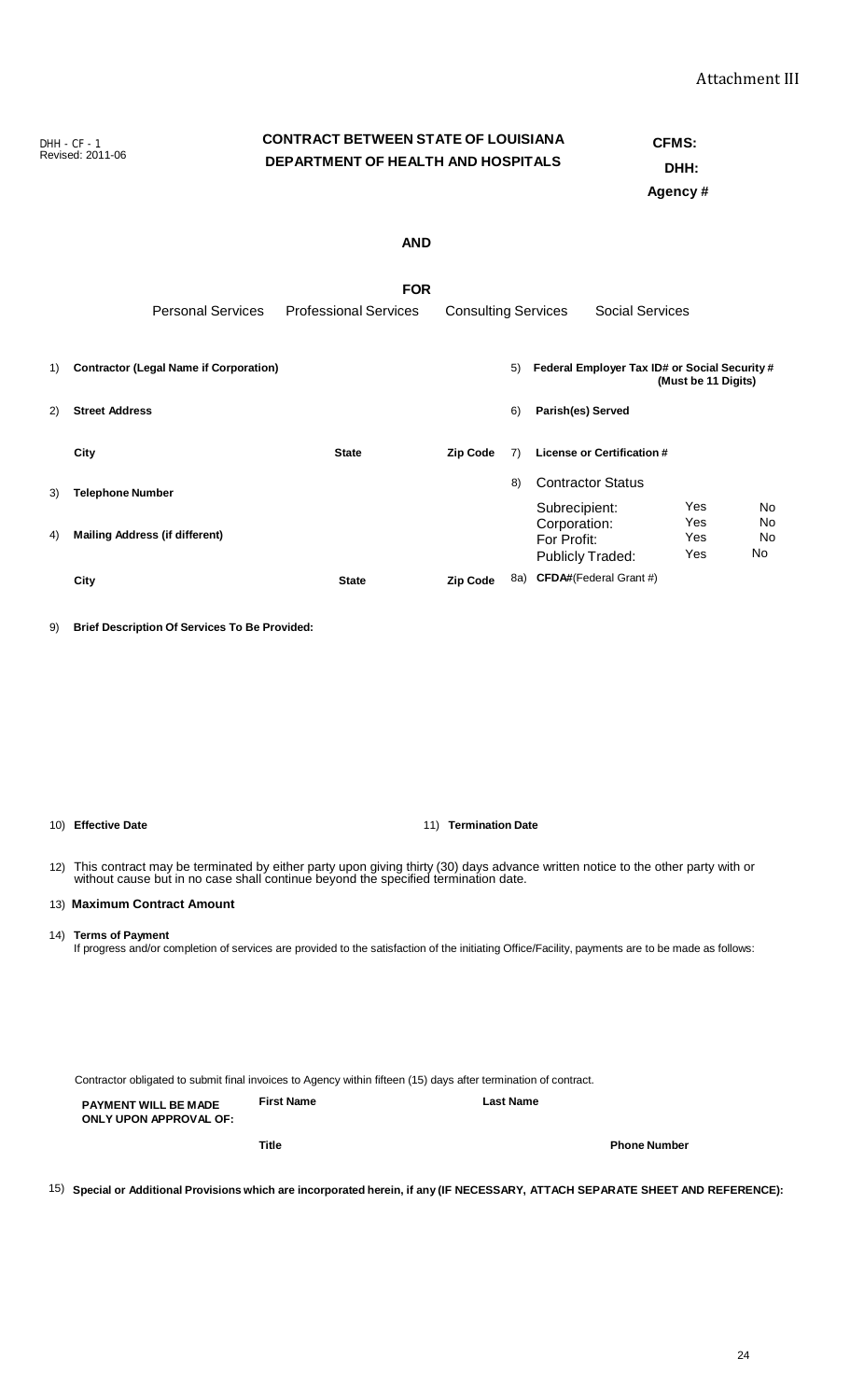#### **During the performance of this contract, the Contractor hereby agrees to the following terms and conditions:**

- 1. Contractor hereby agrees to adhere as applicable to the mandates dictated by Titles VI and VII of the Civil Rights Act of 1964, as amended; the Vietnam Era Veterans' Readjustment Assistance Act of 1974; Americans with Disabilities Act of 1990 as amended; the Rehabilitation Act of 1973 as amended; Sec. 202 of Executive Order 11246 as amended, and all applicable requirements imposed by or pursuant to the regulations of the U. S. Department of Health and Human Services. Contractor agrees not to discriminate in the rendering of services to and/or employment of individuals because of race, color, religion, sex, age, national origin, handicap, political beliefs, disabled veteran, veteran status, or any other non-merit factor.
- 2. Contractor shall abide by the laws and regulations concerning confidentially which safeguard information and the patient/client confidentiality. Information obtained shall not be used in any manner except as necessary for the proper discharge of Contractor's obligations. (The Contractor shall establish, subject to review and approval of the Department, confidentiality rules and facility access procedures.)
- 3. The State Legislative Auditor, Office of the Governor, Division of Administration, and Department Auditors or those designated by the Department shall have the option of auditing all accounts pertaining to this contract during the contract and for a three year period following final payment. Contractor grants to the State of Louisiana, through the Office of the Legislative Auditor, Department of Health and Hospitals, and Inspector General's Office, Federal Government and/or other such officially designated body the right to inspect and review all books and records pertaining to services rendered under this contract, and further agrees to guidelines for fiscal administration as may be promulgated by the Department. Records will be made available during normal working hours.

Contractor shall comply with federal and state laws and/or DHH Policy requiring an audit of the Contractor's operation as a whole or of specific program activities. Audit reports shall be sent within thirty (30) days after the completion of the audit, but no later than six (6) months after the end of the audit period. If an audit is performed within the contract period, for any period, four (4) copies of the audit report shall be sent to the Department of Health and Hospitals, Attention: **Division of Fiscal Management, P.O. Box 91117, Baton Rouge, LA 70821-3797** and one (1) copy of the audit shall be sent to the **originating DHH Office**.

- 4. Contractor agrees to retain all books, records and other documents relevant to the contract and funds expended thereunder for at least four (4) years after final payment or as prescribed in 45 CFR 74:53 (b) whichever is longer. Contractor shall make available to the Department such records within thirty (30) days of the Department's written request and shall deliver such records to the Department's central office in Baton Rouge, Louisiana, all without<br>expense to the Department. Contractor shall allow the Department to inspect, audit or copy records at the Contractor shall allow the Department to inspect, audit or copy records at the contractor's site, without expense to the Department.
- 5. Contractor shall not assign any interest in this contract and shall not transfer any interest in the same (whether by assignment or novation), without written consent of the Department thereto, provided, however, that claims for money due or to become due to Contractor from the Department under this contract may be assigned to a bank, trust company or other financial institution without advanced approval. Notice of any such assignment or transfer shall be promptly furnished to the Department and the Division of Administration, Office of Contractual Review.
- 6. Contractor hereby agrees that the responsibility for payment of taxes from the funds received under this contract shall be Contractor's. The contractor assumes responsibility for its personnel providing services hereunder and shall make all deductions for withholding taxes, and contributions for unemployment compensation funds.
- 7. Contractor shall obtain and maintain during the contract term all necessary insurance including automobile insurance, workers' compensation insurance, and general liability insurance. The required insurances shall protect the Contractor, the Department of Health and Hospitals, and the State of Louisiana from all claims related to Contractor's performance of this contract. Certificates of Insurance shall be filed with the Department for approval. Said policies shall not be canceled, permitted to expire, or be changed without thirty (30) days advance written notice to the Department. Commercial General Liability Insurance shall provide protection during the performance of work covered by the contract from claims or damages for personal injury, including accidental death, as well as claims for property damages, with combined single limits prescribed by the Department.
- 8. In cases where travel and related expenses are required to be identified separate from the fee for services, such costs shall be in accordance with State Travel Regulations. The contract contains a maximum compensation which shall be inclusive of all charges including fees and travel expenses.
- 9. No funds provided herein shall be used to urge any elector to vote for or against any candidate or proposition on an election ballot nor shall such funds be used to lobby for or against any proposition or matter having the effect of law being considered by the legislature or any local governing authority. This provision shall not prevent the normal dissemination of factual information relative to a proposition or any election ballot or a proposition or matter having the effect of law being considered by the legislature or any local governing authority. Contracts with individuals shall be exempt from this provision.
- 10. Should contractor become an employee of the classified or unclassified service of the State of Louisiana during the effective period of the contract, Contractor must notify his/her appointing authority of any existing contract with State of Louisiana and notify the contracting office of any additional state employment. This is applicable only to contracts with individuals.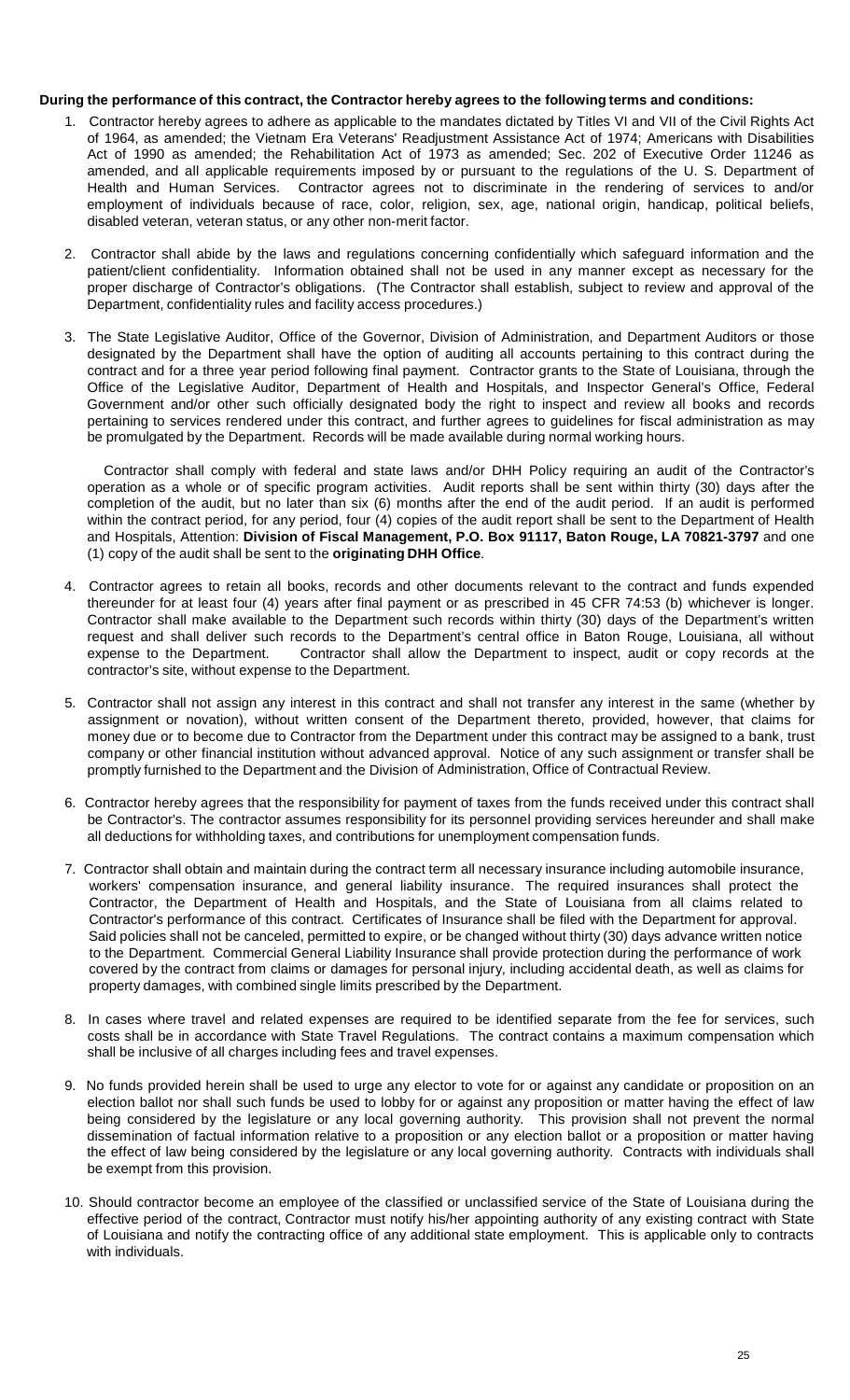- 11. All non-third party software and source code, records, reports, documents and other material delivered or transmitted to Contractor by State shall remain the property of State, and shall be returned by Contractor to State, at Contractor's expense, at termination or expiration of this contract. All non-third party software and source code, records, reports, documents, or other material related to this contract and/or obtained or prepared by Contractor in connection with the performance of the services contracted for herein shall become the property of State, and shall be returned by Contractor to State, at Contractor's expense, at termination or expiration of this contract.
- 12. Contractor shall not enter into any subcontract for work or services contemplated under this contract without obtaining prior written approval of the Department. Any subcontracts approved by the Department shall be subject to conditions and provisions as the Department may deem necessary; provided, however, that notwithstanding the foregoing, unless otherwise provided in this contract, such prior written approval shall not be required for the purchase by the contractor of supplies and services which are incidental but necessary for the performance of the work required under this contract. No subcontract shall relieve the Contractor of the responsibility for the performance of contractual obligations described herein.
- 13. No person and no entity providing services pursuant to this contract on behalf of contractor or any subcontractor is prohibited from providing such services by the provisions of R.S. 42:1113 as amended in the 2008 Regular Session of the Louisiana Legislature.
- 14. No claim for services furnished or requested for reimbursement by Contractor, not provided for in this contract, shall be allowed by the Department. In the event the Department determines that certain costs which have been reimbursed to Contractor pursuant to this or previous contracts are not allowable, the Department shall have the right to set off and withhold said amounts from any amount due the Contractor under this contract for costs that are allowable.
- 15. This contract is subject to and conditioned upon the availability and appropriation of Federal and/or State funds; and no liability or obligation for payment will develop between the parties until the contract has been approved by required authorities of the Department; and, if contract exceeds \$20,000, the Director of the Office of Contractual Review, Division of Administration in accordance with La. R.S. 39:1502..
- 16. The continuation of this contract is contingent upon the appropriation of funds from the legislature to fulfill the requirements of the contract. If the Legislature fails to appropriate sufficient monies to provide for the continuation of the contract, or if such appropriation is reduced by the veto of the Governor or by any means provided in the appropriations act to prevent the total appropriation for the year from exceeding revenues for that year, or for any other lawful purpose, and the effect of such reduction is to provide insufficient monies for the continuation of the contract, the contract shall terminate on the date of the beginning of the first fiscal year for which funds are not appropriated.
- 17. Any alteration, variation, modification, or waiver of provisions of this contract shall be valid only when reduced to writing, as an amendment duly signed, and approved by required authorities of the Department; and, if contract exceeds \$20,000, approved by the Director of the Office of Contractual Review, Division of Administration. Budget revisions approved by both parties in cost reimbursement contracts do not require an amendment if the revision only involves the realignment of monies between originally approved cost categories.
- 18. Any contract disputes will be interpreted under applicable Louisiana laws and regulations in Louisiana administrative tribunals or district courts as appropriate.
- 19. Contractor will warrant all materials, products and/or services produced hereunder will not infringe upon or violate any patent, copyright, trade secret, or other proprietary right of any third party. In the event of any such claim by any third party against DHH, the Department shall promptly notify Contractor in writing and Contractor shall defend such claim in DHH's name, but at Contractor's expense and shall indemnify and hold harmless DHH against any loss, expense or liability arising out of such claim, whether or not such claim is successful. This provision is not applicable to contracts with physicians, psychiatrists, psychologists or other allied health providers solely for medical services.
- 20. Any equipment purchased under this contract remains the property of the Contractor for the period of this contract and future continuing contracts for the provision of the same services. Contractor must submit vendor invoice with reimbursement request. For the purpose of this contract, equipment is defined as any tangible, durable property having a useful life of at least (1) year and acquisition cost of \$1000.00 or more. The contractor has the responsibility to submit to the Contract Monitor an inventory list of DHH equipment items when acquired under the contract and any additions to the listing as they occur. Contractor will submit an updated, complete inventory list on a quarterly basis to the Contract Monitor. Contractor agrees that upon termination of contracted services, the equipment purchased under this contract reverts to the Department. Contractor agrees to deliver any such equipment to the Department within 30 days of termination of services.
- 21. Contractor agrees to protect, indemnify and hold harmless the State of Louisiana, DHH, from all claims for damages, costs, expenses and attorney fees arising in contract or tort from this contract or from any acts or omissions of Contractor's agents, employees, officers or clients, including premises liability and including any claim based on any theory of strict liability. This provision does not apply to actions or omissions for which LA R.S. 40:1299.39 provides malpractice coverage to the contractor, nor claims related to treatment and performance of evaluations of persons when such persons cause harm to third parties (R.S. 13:5108.1(E)). Further it does not apply to premises liability when the services are being performed on premises owned and operated by DHH.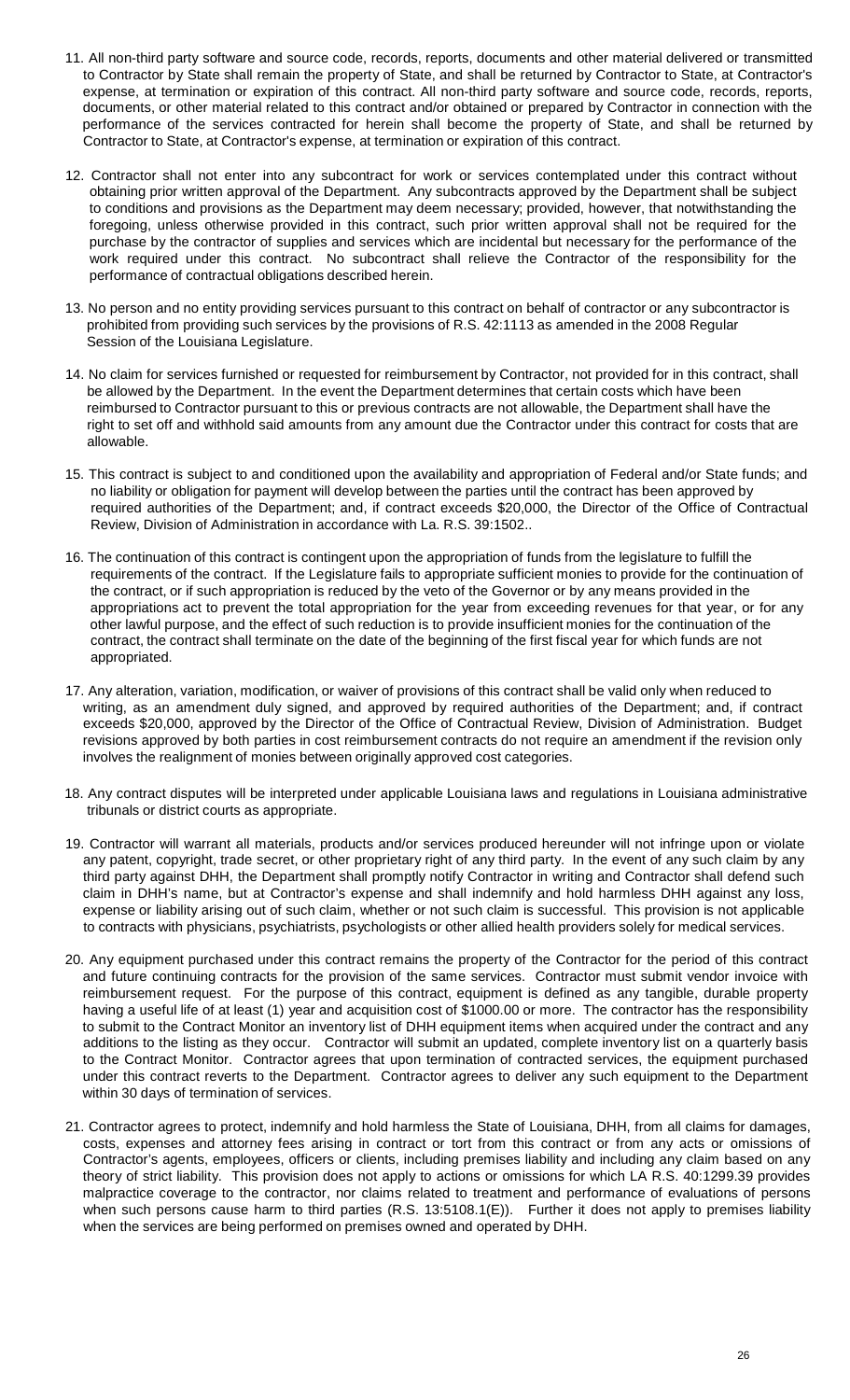- 22. Any provision of this contract is severable if that provision is in violation of the laws of the State of Louisiana or the United States, or becomes inoperative due to changes in State and Federal law, or applicable State or Federal regulations.
- 23. Contractor agrees that the current contract supersedes all previous contracts, negotiations, and all other communications between the parties with respect to the subject matter of the current contract.

**THIS CONTRACT CONTAINS OR HAS ATTACHED HERETO ALL THE TERMS AND CONDITIONS AGREED UPON BY THE CONTRACTING PARTIES. IN WITNESS THEREOF, THIS CONTRACT IS SIGNED ON THE DATE INDICATED BELOW.**

#### **STATE OF LOUISIANA DEPARTMENT OF HEALTH AND HOSPITALS**

| <b>SIGNATURE</b> | <b>DATE</b> | <b>SIGNATURE</b> | <b>DATE</b> |
|------------------|-------------|------------------|-------------|
| <b>NAME</b>      |             | <b>NAME</b>      |             |
| <b>TITLE</b>     |             | <b>TITLE</b>     |             |

| <b>SIGNATURE</b> | <b>DATE</b> | <b>SIGNATURE</b> | <b>DATE</b> |
|------------------|-------------|------------------|-------------|
| <b>NAME</b>      |             | <b>NAME</b>      |             |
| <b>TITLE</b>     |             | <b>TITLE</b>     |             |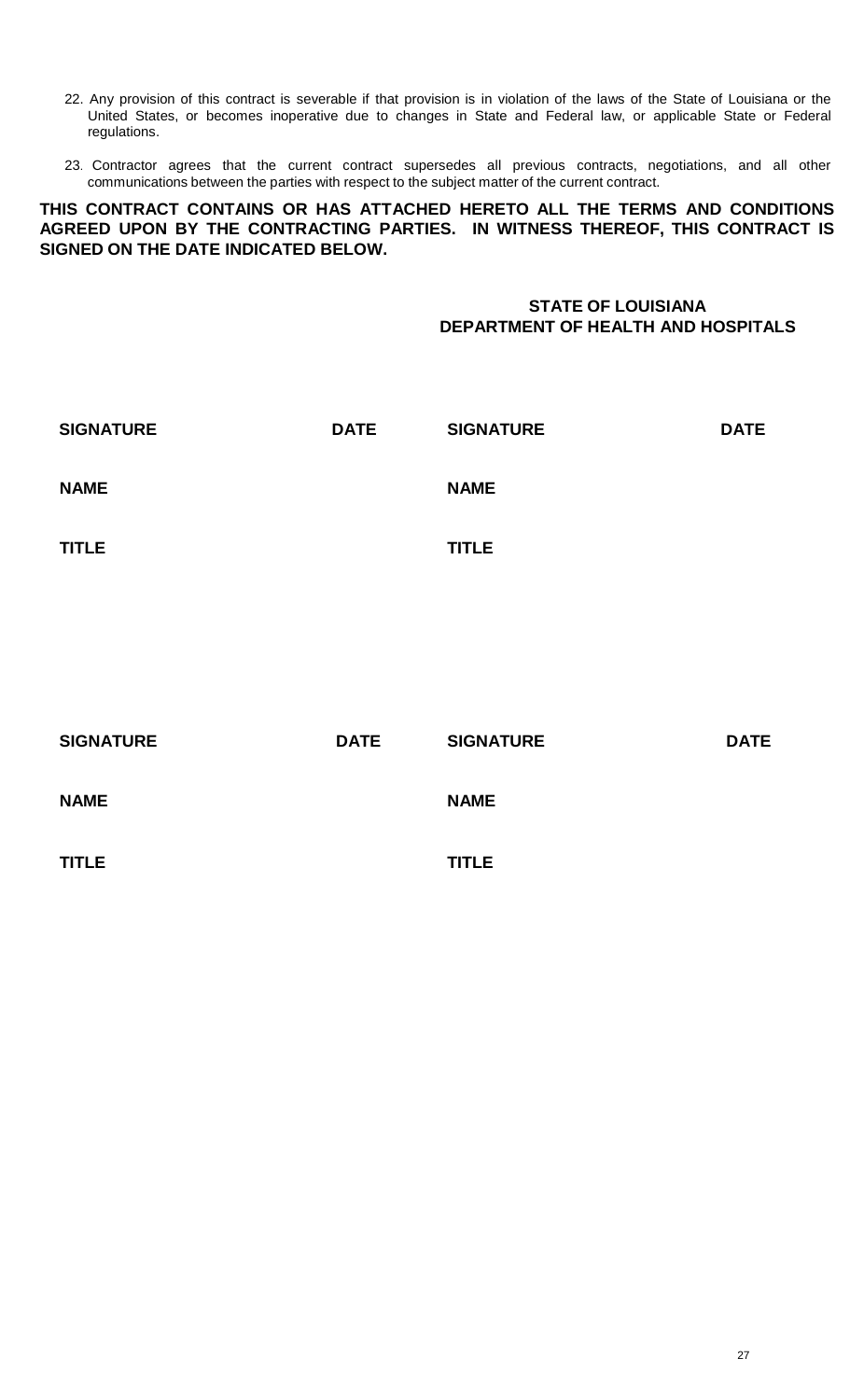This HIPAA Business Associate Addendum is hereby made a part of this contract in its entirety as Attachment \_\_\_\_ to the contract.

- 1. The Louisiana Department of Health and Hospitals ("DHH") is a Covered Entity, as that term is defined herein, because it functions as a health plan and as a health care provider that transmits health information in electronic form.
- 2. Contractor is a Business Associate of DHH, as that term is defined herein, because contractor either: (a) creates, receives, maintains, or transmits PHI for or on behalf of DHH; or (b) provides legal, actuarial, accounting, consulting, data aggregation, management, administrative, accreditation, or financial services for DHH involving the disclosure of PHI. 3. Definitions: As used in this addendum –
	- **A**. The term "HIPAA Rules" refers to the federal regulations known as the HIPAA Privacy, Security, Enforcement, and Breach Notification Rules, found at 45 C.F.R. Parts 160 and 164, which were originally promulgated by the U. S. Department of Health and Human Services (DHHS) pursuant to the Health Insurance Portability and Accountability Act ("HIPAA") of 1996 and were subsequently amended pursuant to the Health Information Technology for Economic and Clinical Health ("HITECH") Act of the American Recovery and Reinvestment Act of 2009.

**B.** The terms "Business Associate", "Covered Entity", "disclosure", "electronic protected health information" ("electronic PHI"), "health care provider", "health information", "health plan", "protected health information" ("PHI"), "subcontractor", and "use" have the same meaning as set forth in 45 C.F.R. § 160.103.

**C.** The term "security incident" has the same meaning as set forth in 45 C.F.R. § 164.304.

**D.** The terms "breach" and "unsecured protected health information" ("unsecured PHI") have the same meaning as set forth in 45 C.F.R. § 164.402.

- 4. Contractor and its agents, employees and subcontractors shall comply with all applicable requirements of the HIPAA Rules and shall maintain the confidentiality of all PHI obtained by them pursuant to this contract and addendum as required by the HIPAA Rules and by this contract and addendum.
- 5. Contractor shall use or disclose PHI solely: (a) for meeting its obligations under the contract; or (b) as required by law, rule or regulation (including the HIPAA Rules) or as otherwise required or permitted by this contract and addendum.
- 6. Contractor shall implement and utilize all appropriate safeguards to prevent any use or disclosure of PHI not required or permitted by this contract and addendum, including administrative, physical, and technical safeguards that reasonably and appropriately protect the confidentiality, integrity, and availability of the electronic protected health information that it creates, receives, maintains, or transmits on behalf of DHH.
- 7. In accordance with 45 C.F.R. § 164.502(e)(1)(ii) and (if applicable) § 164.308(b)(2), contractor shall ensure that any agents, employees, subcontractors or others that create, receive, maintain, or transmit PHI on behalf of contractor agree to the same restrictions, conditions and requirements that apply to contractor with respect to such information, and it shall ensure that they implement reasonable and appropriate safeguards to protect such information. Contractor shall take all reasonable steps to ensure that its agents', employees' or subcontractors' actions or omissions do not cause contractor to violate this contract and addendum.
- 8. Contractor shall, within three (3) days of becoming aware of any use or disclosure of PHI, other than as permitted by this contract and addendum, report such disclosure in writing to the person(s) named in section 14 (Terms of Payment), page 1 of the CF-1. Disclosures which must be reported by contractor include, but are not limited to, any security incident, any breach of unsecured PHI, and any "breach of the security system" as defined in the Louisiana Database Security Breach Notification Law, La.R.S. 51:3071 *et seq*. At the option of DHH, any harm or damage resulting from any use or disclosure which violates this contract and addendum shall be mitigated, to the extent practicable, either: (a) by contractor at its own expense; or (b) by DHH, in which case contractor shall reimburse DHH for all expenses that DHH is required to incur in undertaking such mitigation activities.
- 9. To the extent that contractor is to carry out one or more of DHH's obligations under 45 C.F.R. Part 164, Subpart E, contractor shall comply with the requirements of Subpart E that apply to DHH in the performance of such obligation(s).
- 10. Contractor shall make available such information in its possession which is required for DHH to provide an accounting of disclosures in accordance with 45 CFR § 164.528. In the event that a request for accounting is made directly to contractor, contractor shall forward such request to DHH within two (2) days of such receipt. Contractor shall implement an appropriate record keeping process to enable it to comply with the requirements of this provision. Contractor shall maintain data on all disclosures of PHI for which accounting is required by 45 CFR § 164.528 for at least six (6) years after the date of the last such disclosure.
- 11. Contractor shall make PHI available to DHH upon request in accordance with 45 CFR § 164.524.
- 12. Contractor shall make PHI available to DHH upon request for amendment and shall incorporate any amendments to PHI in accordance with 45 CFR § 164.526.
- 13. Contractor shall make its internal practices, books, and records relating to the use and disclosure of PHI received from or created or received by contractor on behalf of DHH available to the Secretary of the U. S. DHHS for purposes of determining DHH's compliance with the HIPAA Rules.
- 14. Contractor shall indemnify and hold DHH harmless from and against any and all liabilities, claims for damages, costs, expenses and attorneys' fees resulting from any violation of this addendum by contractor or by its agents, employees or subcontractors, without regard to any limitation or exclusion of damages provision otherwise set forth in the contract.
- 15. The parties agree that the legal relationship between DHH and contractor is strictly an independent contractor relationship. Nothing in this contract and addendum shall be deemed to create a joint venture, agency, partnership, or employer-employee relationship between DHH and contractor.
- 16. Notwithstanding any other provision of the contract, DHH shall have the right to terminate the contract immediately if DHH determines that contractor has violated any provision of the HIPAA Rules or any material term of this addendum.
- 17. At the termination of the contract, or upon request of DHH, whichever occurs first, contractor shall return or destroy (at the option of DHH) all PHI received or created by contractor that contractor still maintains in any form and retain no copies of such information; or if such return or destruction is not feasible, contractor shall extend the confidentiality protections of the contract to the information and limit further uses and disclosure to those purposes that make the return or destruction of the information infeasible.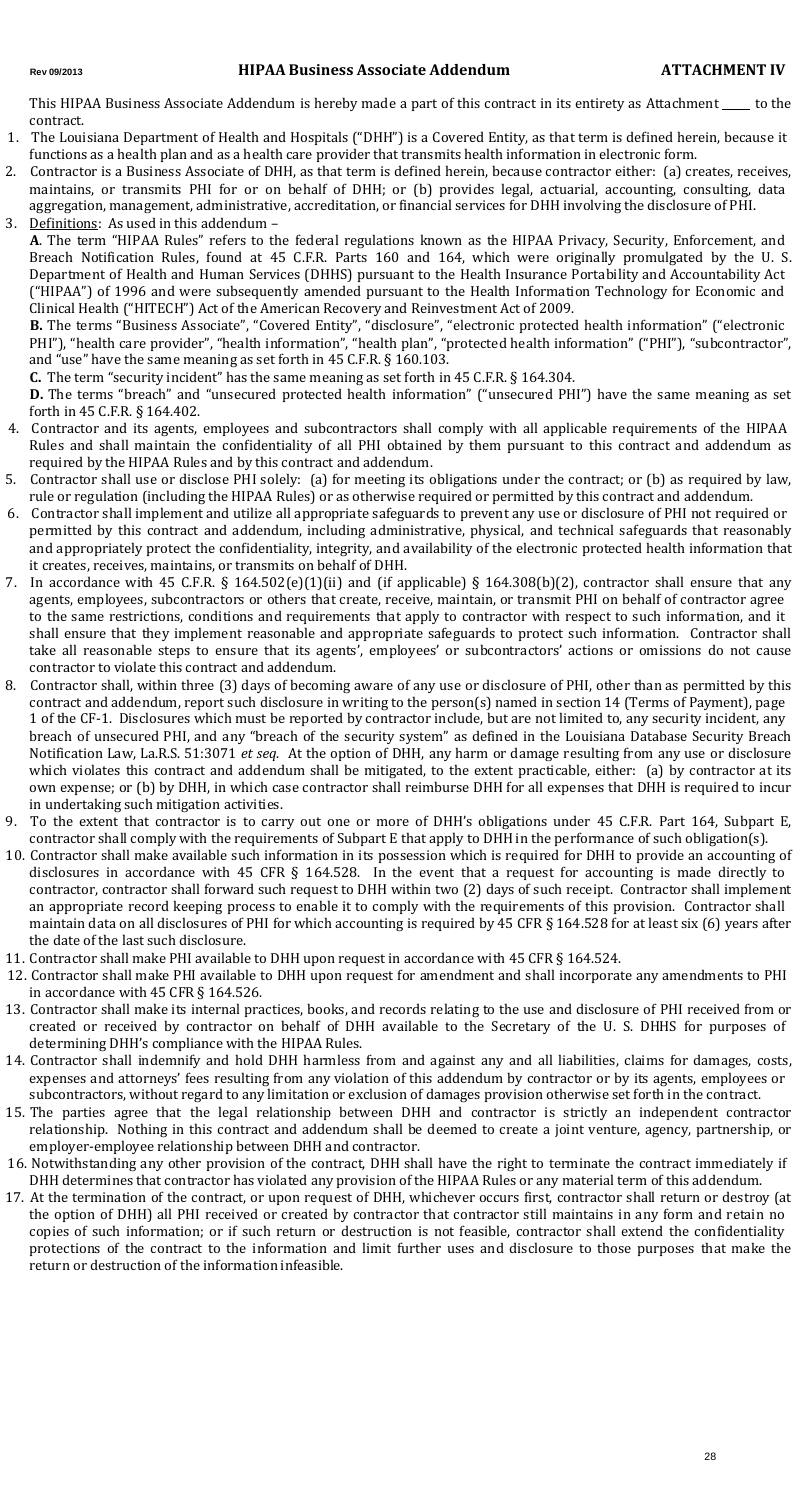#### **ATTACHMENT V**

### **COST WORKSHEET TEMPLATE**

Proposers must complete a cost proposal in the format shown on the Cost Worksheet to be considered for award. If it is not completed, the Proposer will be disqualified from consideration.

#### **Instructions:**

Proposers shall provide one flat rate for each Phase of each Fiscal Year in the table. This rate should be fully burdened with all costs for the provision of services including travel and expenses.

|              | <b>Phase I</b> | <b>Phase II</b> | <b>TOTAL</b> |
|--------------|----------------|-----------------|--------------|
| <b>FY14</b>  |                |                 |              |
| <b>FY15</b>  |                |                 |              |
| <b>FY16</b>  |                |                 |              |
| <b>TOTAL</b> |                |                 |              |